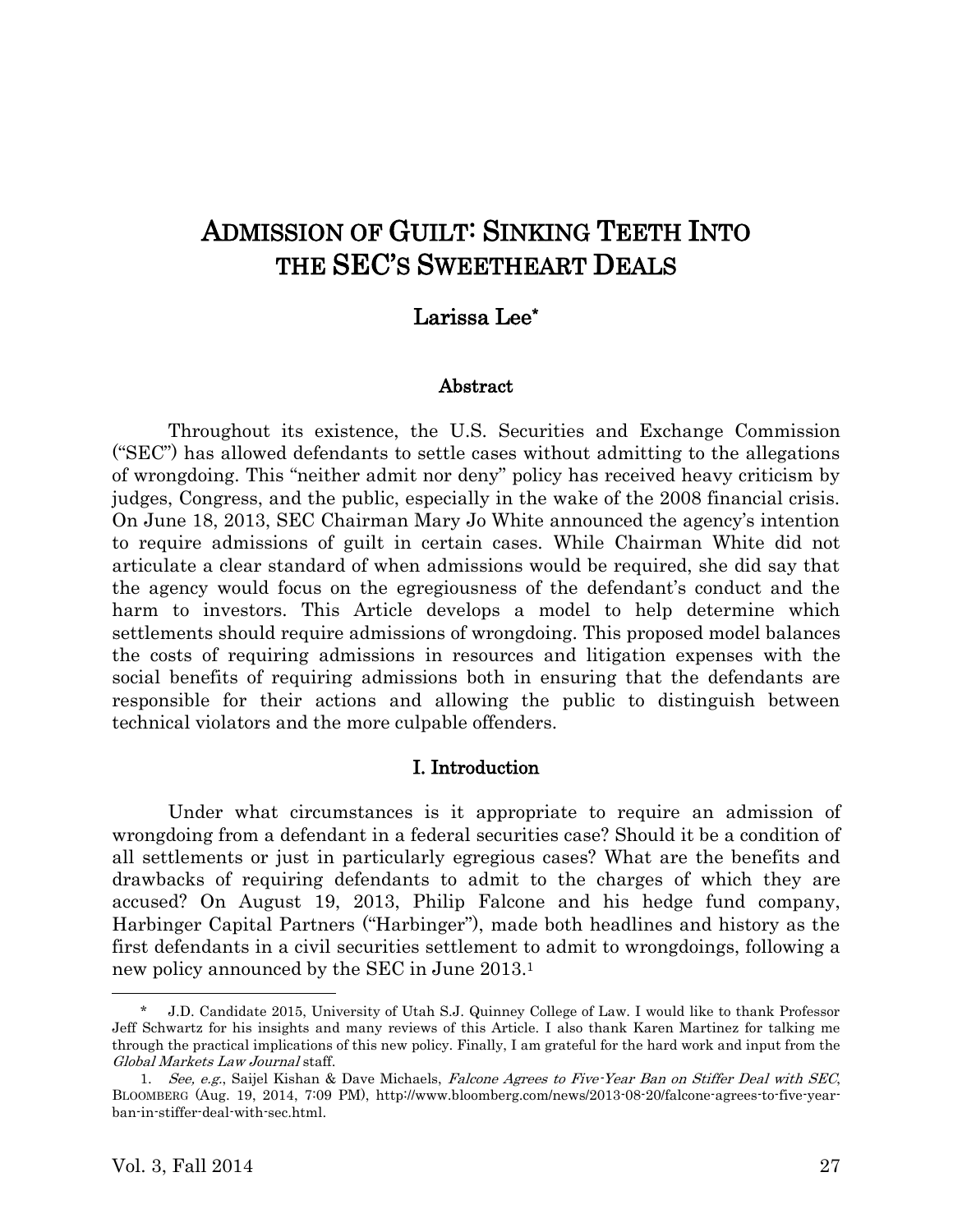<span id="page-1-0"></span>Falcone became a billionaire in late 2006 when "he began to put in place an enormous bet that subprime mortgages would default."<sup>2</sup> At its highest point, the hedge fund company was managing \$26 billion. <sup>3</sup> But, things quickly started to go downhill for Falcone and his company. In October 2008, most of Harbinger's "assets were tied up in the collapse of Lehman Brothers,"<sup>4</sup> leading Falcone to "lock-up" investor funds to keep investors from withdrawing their interests for over one year. 5

Shortly after the lock-up occurred, Falcone took out a \$113 million loan from the Harbinger fund to pay his personal tax liability.<sup>6</sup> He gave himself a "highly favorable interest rate;" therefore, "avoid[ing] paying millions of dollars in interest payments."<sup>7</sup> Falcone himself approved the loan and he neither obtained investor consent, nor disclosed the loan to Harbinger investors until five months later when the company released audited financial statements.<sup>8</sup> It took three more months before the lock-up ended, and by then over eighty percent of investors sought to redeem their investments.<sup>9</sup> Harbinger was unable to meet these requests, and even then Falcone did not repay his personal loan.<sup>10</sup>

Additionally, during this time Falcone "engaged in unlawful preferential redemptions for the benefit of certain favored investors."<sup>11</sup> Falcone allowed several large investors to withdraw from the fund in exchange for their votes in favor of the lock-up.<sup>12</sup> Falcone and "Harbinger concealed these *quid pro quo* arrangements from the independent directors and from fund investors," and allowed the preferred investors to withdraw \$169 million.<sup>13</sup>

By 2011, Harbinger's fund was down from \$26 billion to \$7 billion, with more than half of the assets tied up in LightSquared, a private company Falcone created to "supply nationwide 4G wireless broadband service in competition with AT&T and Verizon Wireless."<sup>14</sup> Matters worsened in April 2012 when the Federal Communications Commission ("FCC") threatened to take away LightSquared's

<sup>2.</sup> Bethany McLean, Falcone Quest, VANITY FAIR (July 2011), http://www.vanityfair.com/society/features /2011/07/falcones-201107.

<sup>3.</sup> Id.

<sup>4.</sup> Emily Flitter, Fund Manager Falcone's Star Dims with Tentative SEC Settlement, REUTERS (May 9, 2013), http://www.reuters.com/article/2013/05/09/falcone-sec-settlement-idUSL2N0DQ25N20130509.

<sup>5.</sup> Complaint at 6, ¶ 17, U.S. Sec. & Exch. Comm'n v. Harbinger Capital Partners, LLC, No. 12 Civ. 5028 (PAC) (S.D.N.Y. June 27, 2012), available at http://www.sec.gov/litigation/complaints/2012/comp-pr2012122.pdf.

<sup>6.</sup> *Id.* at 1–2,  $\P$  2.

<sup>7.</sup> *Id.* at 2, 15,  $\P\P$  2, 59.

<sup>8.</sup> *Id.* at 7, 19.

<sup>9.</sup> *Id.* at 7, 1 20.

<sup>10.</sup> Id. at 15,  $\parallel$  59 (discussing that Falcone did eventually pay off the loan in "March 2011, after becoming aware of the SEC's investigation").

<sup>11.</sup> Press Release, U.S. Sec. & Exch. Comm'n, Philip A. Falcone and Harbinger Charged with Securities Fraud (June 27, 2012), http://www.sec.gov/News/PressRelease/Detail/PressRelease/1365171482856#.UpGc4pG-9jT [hereinafter SEC Press Release].

<sup>12.</sup> Id.

<sup>13.</sup> Id.

<sup>14.</sup> McLean, supra note [2.](#page-1-0)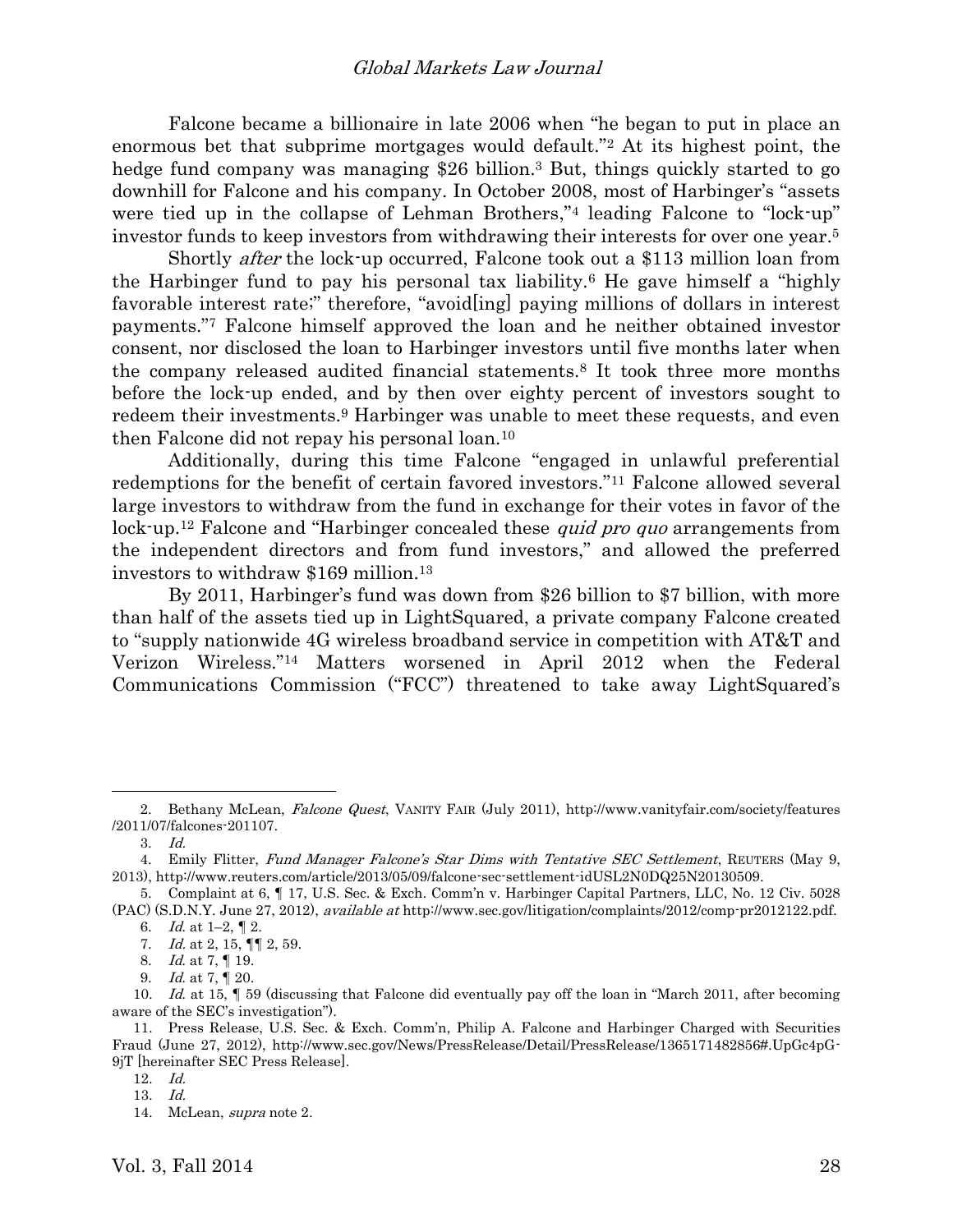license to build necessary ground stations.<sup>15</sup> LightSquared filed Chapter 11 bankruptcy the following month.<sup>16</sup>

The SEC filed its complaint against Falcone and Harbinger on June 27, 2012, in U.S. Securities and Exchange Commission v. Harbinger Capital Partners, LLC, for numerous violations including Falcone's personal loan and the preferential treatment of the investors allowed to leave in exchange for their votes in favor of the lock-in. <sup>17</sup> Falcone settled the case with the SEC in August 2013. <sup>18</sup> The terms of the settlement banned Falcone from the securities industry for at least five years and required him to pay \$18 million in fines.<sup>19</sup>

<span id="page-2-0"></span>This case is unique because Falcone was required to admit to acting "recklessly" and also to several violations of the securities laws. Falcone admitted that he had taken an improper loan from Harbinger and that he had "granted favorable redemption and liquidity terms to certain large investors . . . and did not disclose certain of these arrangements to the fund's board of directors and the other fund investors."<sup>20</sup>

Harbinger is the first case testing out the new SEC policy requiring certain defendants to admit to their wrongdoing. It is still unclear which cases will be prosecuted under the SEC's new policy; however, the SEC has indicated that much will depend on the egregiousness of the conduct and the level of harm to investors.<sup>21</sup> This Article will explore the evolution of the traditional "neither admit nor deny" policy used by the SEC, the passing of the new SEC policy, and the cases thus far requiring admissions. This Article will also examine the social benefits of admissions versus the economic costs. Finally, this Article will discuss several factors that the SEC should consider in an attempt to strike the right balance between public policy and the time and resources available to the SEC.

# <span id="page-2-1"></span>II. Background of the "Neither Admit nor Deny" Policy

The SEC and other federal agencies such as the Environmental Protection Agency ("EPA") and the Food and Drug Administration ("FDA") have a longstanding history of allowing defendants to settle cases without either admitting or denying guilt.<sup>22</sup> Even criminal defendants are permitted to plead *nolo* 

<sup>15.</sup> Eli Lake, Philip Falcone: Billionaire on the Brink, DAILY BEAST (Apr. 16, 2012, 4:45 AM), http://www.thedailybeast.com/articles/2012/04/16/philip-falcone-billionaire-on-the-brink.html.

<sup>16.</sup> Kevin Fitchard, It's Official: LightSquared Goes Bankrupt. What's Next? GIGAOM (May 14, 2012, 12:22 PM), http://gigaom.com/2012/05/14/its-official-lightsquared-goes-bankrupt/.

<sup>17.</sup> See generally Complaint, U.S. Sec. & Exch. Comm'n v. Harbinger Capital Partners, LLC, No. 12 Civ. 5028 (PAC) (S.D.N.Y. June 27, 2012), available at http://www.sec.gov/litigation/complaints/2012/comp-pr2012- 122.pdf.

<sup>18.</sup> Press Release, U.S. Sec. & Exch. Comm'n, Philip Falcone and Harbinger Capital Agree to Settlement (Aug. 19, 2013), http://www.sec.gov/News/PressRelease/Detail/PressRelease/1370539780222#.UpZCnZG-9jQ.

<sup>19.</sup> Id.

<sup>20.</sup> Id.

<sup>21.</sup> Where the SEC Action Will Be: CFO Network Journal Report, WALL ST. J., June 24, 2013, at R4, available at http://cfonetwork.wsj.com/wp-content/uploads/2013/06/CFO\_Network\_Journal\_Report\_2013.pdf.

<sup>22.</sup> "For the life of the SEC Enforcement Division, spanning several generations, the SEC (and other federal administrative and regulatory agencies, such as the FDA and EPA) agreed to settlements in which the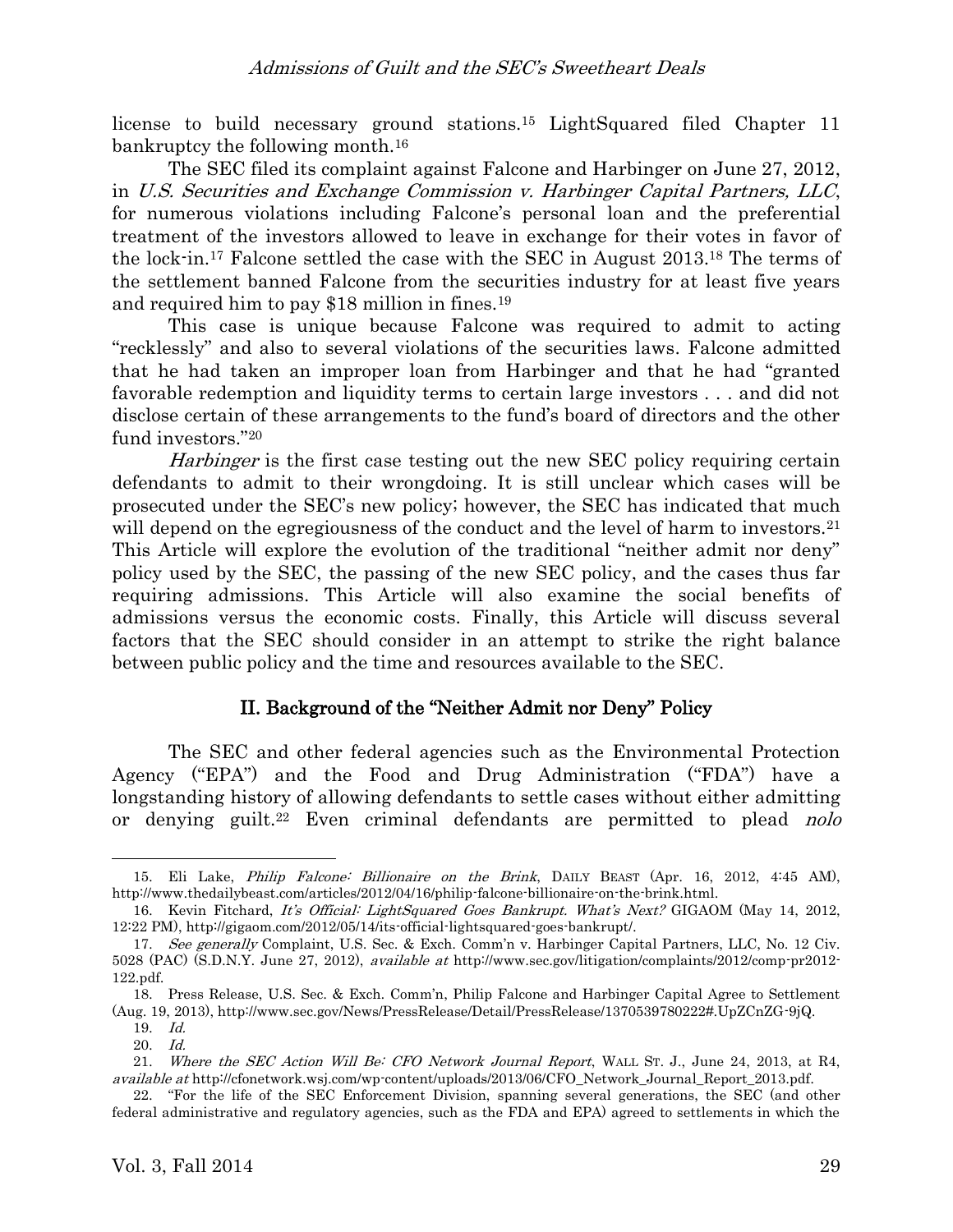<span id="page-3-3"></span>contendere, which allows a defendant to "refuse to admit guilt but accept punishment as if guilty."<sup>23</sup> This history is so entrenched, in fact, that "[e]ven before the SEC's Division of Enforcement was created in 1972, the SEC settled actions through consent decrees in which respondents neither admitted nor denied the agency's factual allegations."<sup>24</sup>

<span id="page-3-2"></span><span id="page-3-1"></span><span id="page-3-0"></span>Under the "neither admit nor deny" policy, defendants are not required to admit to the accusations of wrongdoings, but they are also not allowed to settle cases with the SEC and then immediately turn around and deny any wrongdoing, either to the public or in subsequent litigation. <sup>25</sup> This policy is not required by all agencies. In 2011 Facebook was allowed to settle with the Federal Trade Commission ("FTC") and shortly thereafter to deny the FTC's allegations "that it deceived users about how it used their personal information."<sup>26</sup> The FTC's settlement admissions policy has also been criticized in recent years, and will be discussed further in part II.A.3, infra. In 2012, the FTC allowed Google to settle charges that it had "bypassed privacy settings in Apple's Safari browser to be able to track users of the browser and show them advertisements," and then to deny any wrongful conduct.<sup>27</sup> Surprisingly, even the Justice Department has allowed defendants to settle and then deny any wrongdoing.<sup>28</sup>

The SEC's former Enforcement Director, Robert Khuzami, "vociferously defended the agency's settlements with Wall Street firms," "rejecting as 'unwise' the idea that the SEC should obtain an admission of guilt from firms as part of its settlements."<sup>29</sup> The argument in favor of the policy was that by not having to admit

targets of investigations were allowed to settle without admitting or denying guilt." Marc D. Powers, Mark A. Kornfeld, & Joanna F. Wasick, The SEC Falcone Settlement: A Harbinger of Things to Come?, A.B.A. Bus. L. TODAY (Oct. 2013), http://www.americanbar.org/publications/blt/2013/10/keeping\_current.html. The EPA frequently settles cases with defendants using the "neither admit nor deny" language, including a \$1.5 million settlement with 3M Company for violations under the Toxics Substances Control Act (TSCA). 3M Company Settlement, EPA ENFORCEMENT (Apr. 25, 2006), http://www2.epa.gov/enforcement/3m-company-settlement.

<sup>23.</sup> Stephanos Bibas, Harmonizing Substantive-Criminal-Law Values and Criminal Procedure: The Case of Alford and Nolo Contendere Pleas, 88 CORNELL L. REV. 1361, 1363 (2003) (additionally discussing that some courts allow "so-called Alford pleas, in which defendants plead guilty while simultaneously protesting their innocence").

<sup>24.</sup> Dan O'Connor, Steven S. Goldschmidt, & Daniel V. McCaughey, Admitting Guilt: The SEC's New Settlement Policy, MONDAQ, http://www.mondaq.com/unitedstates/x/261598/Securities/Admitting+Guilt+The+ SECs+New+Settlement+Policy (last updated Sept. 9, 2013).

<sup>25.</sup> Andrew Ackerman, SEC's Khuzami Defends 'Admit nor Deny' Settlements, WALL ST. J. (Dec. 1, 2011, 3:55 PM), http://online.wsj.com/news/articles/SB10001424052970204012004577072462404708198. As originally enacted, the SEC's policy allowed defendants to make public statements denying the allegations. This changed in 1972 when the SEC created the "neither admit nor deny" policy forbidding express denials of wrongdoing after settling. O'Connor, Goldschmidt, & McCaughey, supra note [24.](#page-3-0)

<sup>26.</sup> Ackerman, *supra* note [25;](#page-3-1) Edward Wyatt, *Letting Companies Settle While Denying Guilt Reconsidered* by F.T.C., N.Y. TIMES (Aug. 10, 2012), http://www.nytimes.com/2012/08/11/business/facebook-settlement-onprivacy-is-finalized-byftc.html?\_r=0.

<sup>27.</sup> Claire Cain Miller, F.T.C. Fines Google \$22.5 Million For Safari Privacy Violations, N.Y. TIMES (Aug. 9, 2012, 1:03 PM), http://bits.blogs.nytimes.com/2012/08/09/f-t-c-fines-google-22-5-million-for-safari-privacy-violat ions/?\_r=0.

<sup>28.</sup> Wyatt, supra note [26.](#page-3-2) The Justice Department settled with GlaxoSmithKline, the pharmaceutical company, in which "the company agreed to pay \$2 billion to settle civil charges that it defrauded the government with drug sales. Despite the payment, Glaxo expressly denied that it had engaged in any wrongful conduct." Id.

<sup>29.</sup> Ackerman, supra not[e 25.](#page-3-1)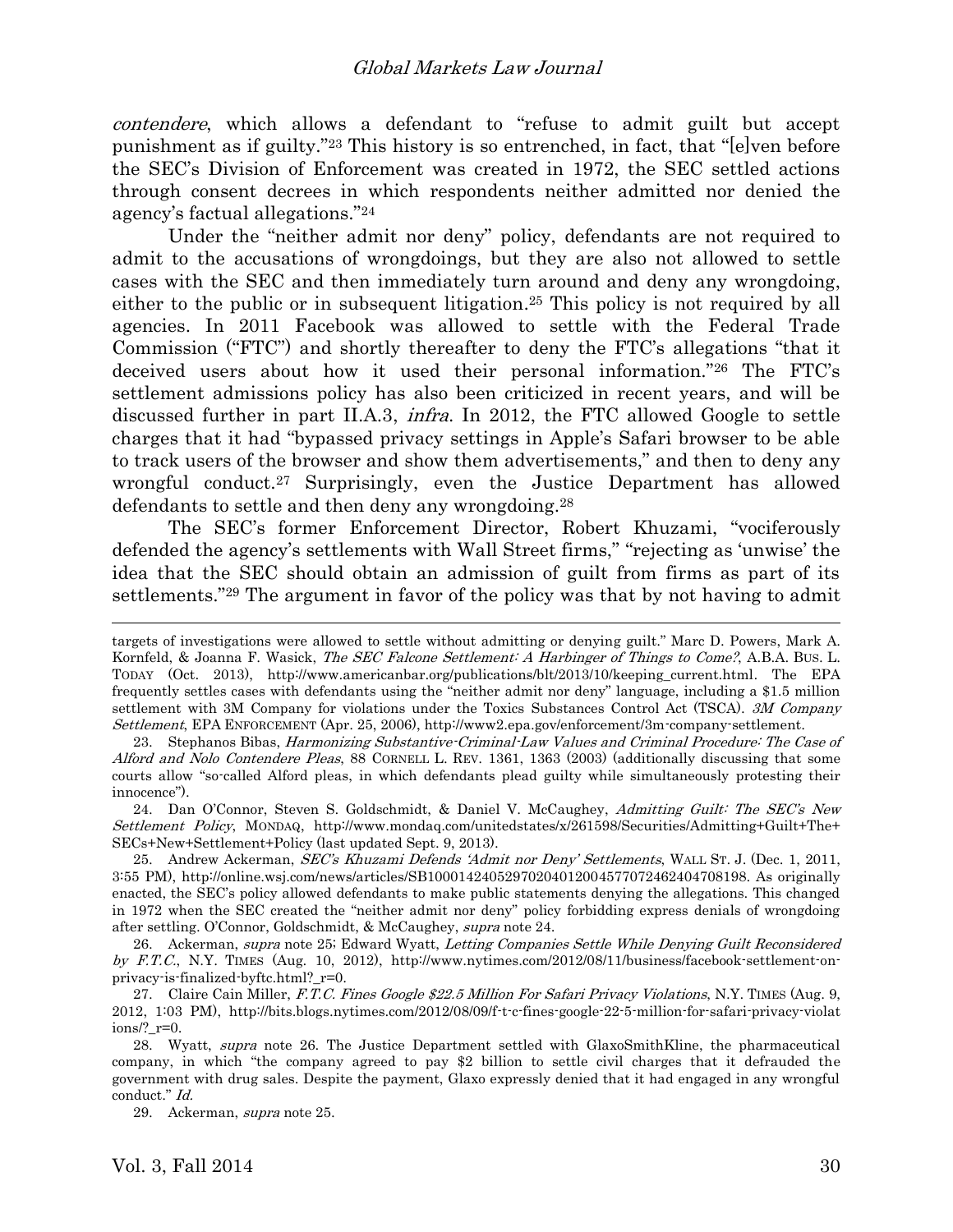guilt, more companies would choose to settle, and the SEC was "usually able to get as much money from a settlement as it could win in a protracted legal case, with money being returned to investors more quickly."<sup>30</sup> It also allows the SEC to apply its "limited resources to other enforcement efforts."<sup>31</sup>

<span id="page-4-0"></span>There are advantages for the defendants as well. More defendants choose to settle because, although they are forbidden from denying wrongdoing, they may still "assert that they never admitted to the conduct at issue in the SEC matter[s], precluding any collateral estoppel, as a party could settle with the SEC and still litigate liability with investors or shareholders in separate cases."<sup>32</sup> This means that any plaintiff suing the defendant in a separate civil case would still have the burden to prove its case, and would not have any admission from the defendant to rely on. Although the burden of proving guilt rests on the plaintiff, the plaintiff nevertheless has some arsenal going into the case because he will have access to public information released after the SEC settlement.

Another benefit to defendants of settlement under this policy is that it "mitigate[s] reputational harm in the investor community, and among lenders and insurers."<sup>33</sup> It also saves defendants from losing their Directors and Officers Insurance or corporate indemnification due to breach of fiduciary duties.<sup>34</sup> While there may be many benefits related to this kind of settlement for both the SEC and the individual defendants, this policy has been questioned in recent years, and not everyone believes these advantages and potential cost savings are worth the costs to the public.

## A. Criticisms of the "Neither Admit nor Deny Policy"

The "neither admit nor deny" policy has been heavily criticized in recent years by judges, members of Congress, scholars, and even within the SEC. The 2008 financial crisis and following "great recession" brought with it "public calls for increased accountability and harsher penalties for financial institutions accused of wrongdoing."<sup>35</sup> This section will outline some of the major turning points in recent years that have led to the SEC's decision to move away from this policy in certain cases.

<sup>30.</sup> Edward Wyatt, S.E.C. Changes Policy on Firms' Admission of Guilt, N.Y. TIMES (Jan. 6, 2012), http://www.nytimes.com/2012/01/07/business/sec-to-change-policy-on-companies-admission-of-guilt.html? r=0& pagewanted=print.

<sup>31.</sup> Ghillaine A. Reid, An Uncertain Future For "Neither Admit nor Deny" Settlements, A.B.A. SEC. LITIG. (May 10, 2012), http://apps.americanbar.org/litigation/committees/securities/email/spring2012/spring2012-0512 uncertain-future-neither-admit-nor-deny-settlements.html.

<sup>32.</sup> O'Connor, Goldschmidt, & McCaughey, supra note [24.](#page-3-0)

<sup>33.</sup> Id.

<sup>34.</sup> Id.

<sup>35.</sup> Id.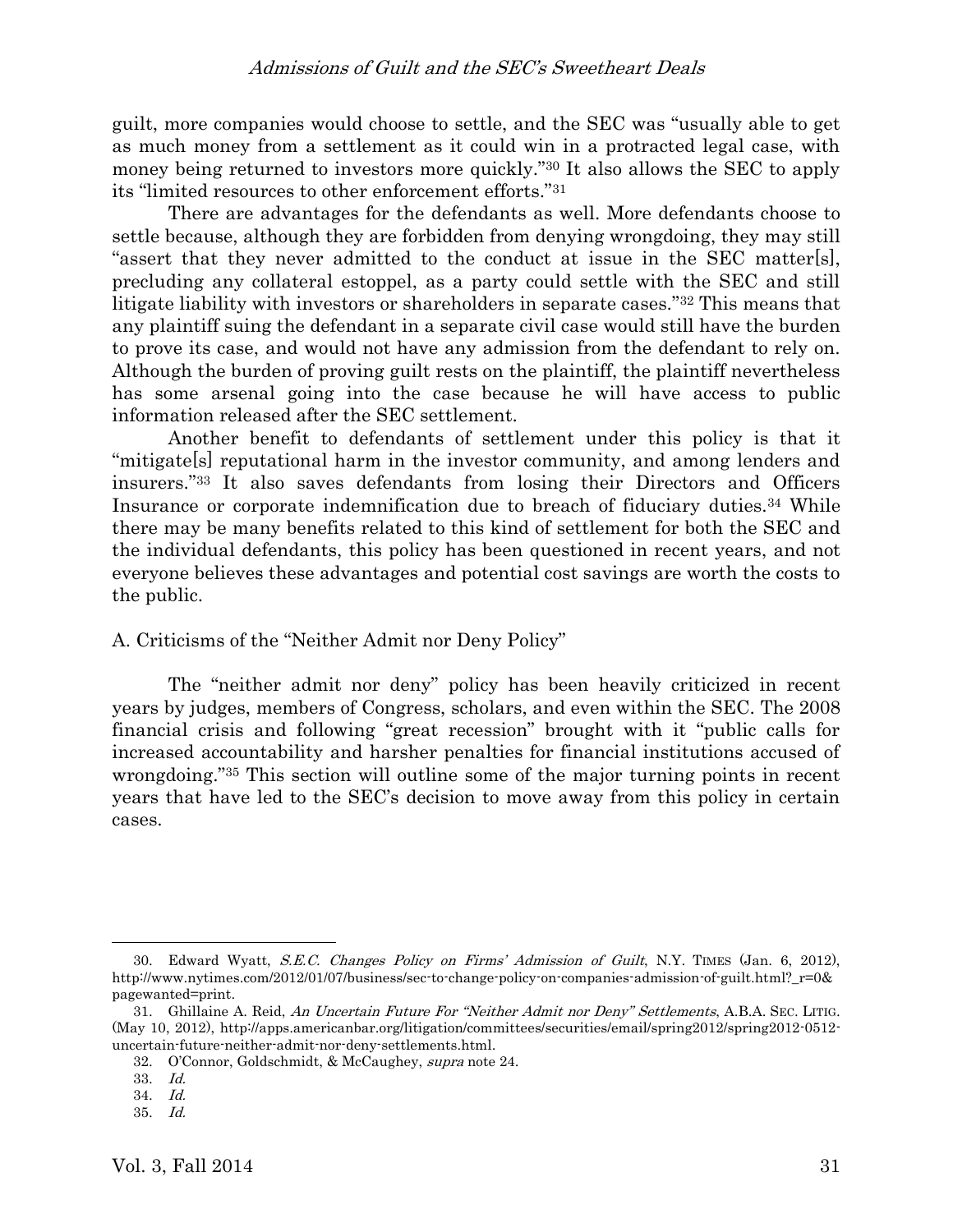#### 1. Judge Rakoff's Rejection of the SEC's Settlement with Citigroup

After the SEC has reached a settlement agreement with a defendant, the court must approve the settlement. Up until the past few years, "judges have approved proposed settlements . . . without questioning the terms, relying instead on the presumption that the SEC's mandate to serve the investing public resulted in a fitting settlement."<sup>36</sup> In 2011, federal district court judge Jed S. Rakoff did not rely on that presumption in a case brought by the SEC against Citigroup.<sup>37</sup> The settlement reached between the SEC and Citigroup would have asserted negligence on the part of Citigroup, and would have required Citigroup to agree to pay a total fine of \$285 million and to establish "certain internal measures designed to prevent the recurrences of the securities fraud" committed in this case.<sup>38</sup> This agreement did not require Citigroup to admit to the accusations.

Rather than approving the settlement, Judge Rakoff found that the court had "not been provided with any proven or admitted facts upon which to exercise even a modest degree of independent judgment."<sup>39</sup> He argued that before the courts should approve a settlement, even after taking into consideration the deference owed to the government agency, the courts must "be satisfied that [the settlement] is not being used as a tool to enforce an agreement that is unfair, unreasonable, inadequate, or in contravention of the public interest." <sup>40</sup> In this case, Judge Rakoff found that the court did not have the necessary facts to be able to make such a determination of whether the agreement was fair, reasonable, adequate, and not in contravention of the public interest. His reasoning was that, unlike private parties:

when a public agency asks a court to become its partner in enforcement by imposing wide-ranging injunctive remedies on a defendant, enforced by the formidable judicial power of contempt, the court, and the public, need some knowledge of what the underlying facts are: for otherwise, the court becomes a mere handmaiden to a settlement privately negotiated on the basis of unknown facts, while the public is deprived of ever knowing the truth in a matter of obvious public importance.<sup>41</sup>

<sup>36.</sup> Reid, supra note [31.](#page-4-0)

<sup>37.</sup> U.S. Sec. & Exch. Comm'n v. Citigroup Global Markets, Inc., 827 F. Supp. 2d 328, 332 (S.D.N.Y. 2011) vacated and remanded sub nom, U.S. Sec. & Exch. Comm'n v. Citigroup Global Markets, Inc., 752 F.3d 285 (2d Cir. 2014)

<sup>[</sup>W]hen a public agency asks a court to become its partner in enforcement by imposing wideranging injunctive remedies on a defendant, enforced by the formidable judicial power of contempt, the court, and the public, need some knowledge of what the underlying facts are: for otherwise, the court becomes a mere handmaiden to a settlement privately negotiated on the basis of unknown facts, while the public is deprived of ever knowing the truth in a matter of obvious public importance.

Id. Judge Rakoff likewise rejected another settlement agreement in 2009 between the SEC and Bank of America, finding the agreement to be "neither fair, nor reasonable, nor adequate." U.S. Sec. & Exch. Comm'n v. Bank of Am. Corp., 653 F. Supp. 2d 507, 509 (S.D.N.Y. 2009).

<sup>38.</sup> Citigroup, 827 F. Supp. 2d at 330.

<sup>39.</sup> Id.

<sup>40.</sup> Id. at 332.

<sup>41.</sup> Id.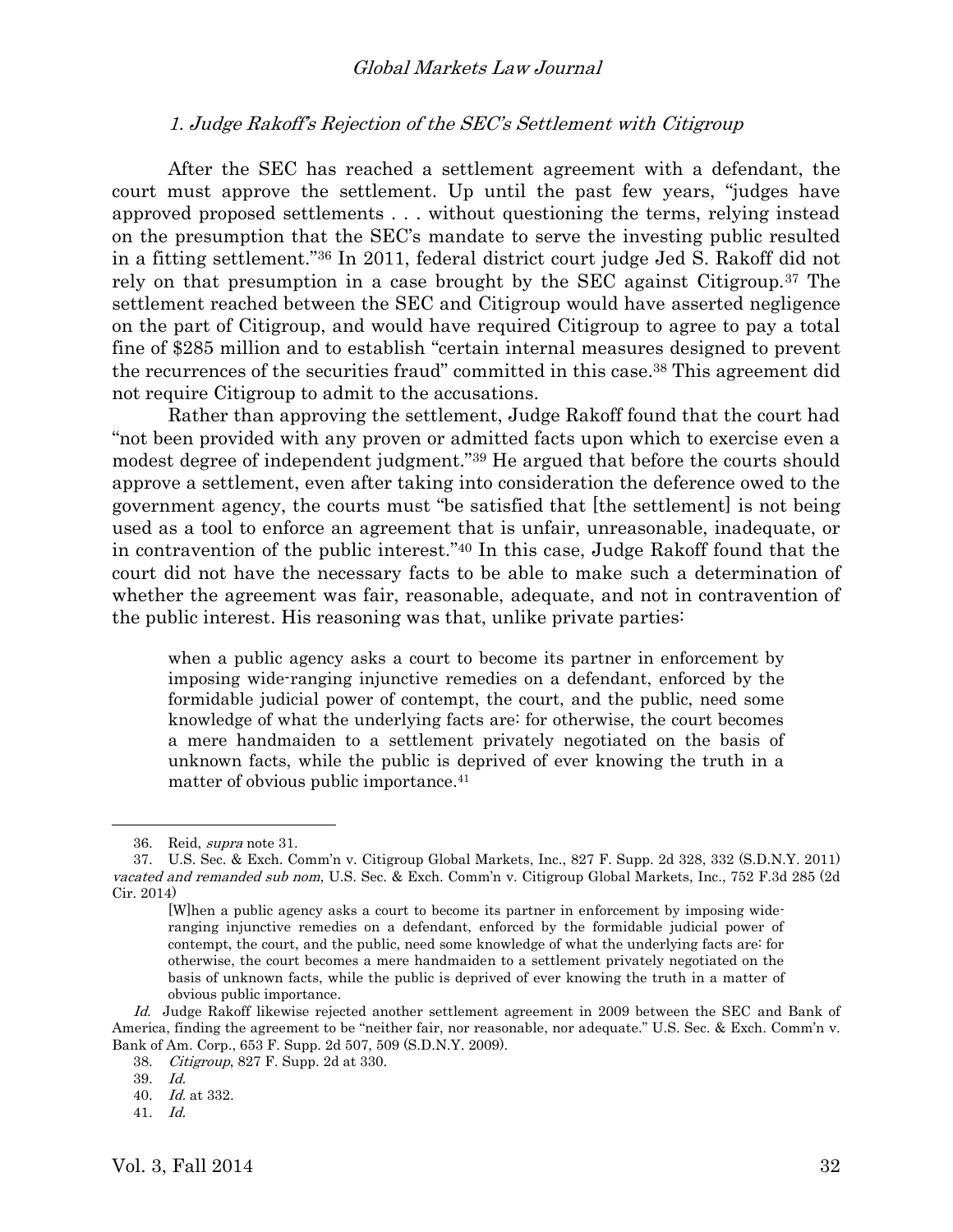Judge Rakoff also expressed concern about the proposed settlement amount representing "pocket change" to Citigroup while leaving the "defrauded investors substantially short-changed."<sup>42</sup> The agreed upon settlement of \$285 million fell far short of the \$700 million in losses investors suffered.<sup>43</sup> The settlement would have made it exceedingly difficult for investors to pursue private litigation. First, the settlement agreement only charged Citigroup with negligence and private investors are unable to bring securities claims based on a theory of negligence.<sup>44</sup> Second, because Citigroup was not required to either admit or deny the allegations in the complaint, investors would be unable to use any admission under a collateral estoppel theory. <sup>45</sup> Finally, Judge Rakoff held that "the S.E.C., of all agencies, has a duty, inherent in its statutory mission, to see that the truth emerges and if it fails to do so, this Court must not, in the name of deference or convenience, grant judicial enforcement to the agency's contrivances."<sup>46</sup>

The SEC then filed an interlocutory appeal to the Second Circuit, which granted a stay pending appeal. <sup>47</sup> The Second Circuit found several issues with Judge Rakoff's ruling, including the assumption that Citigroup did actually mislead investors, and that if the case went to trial, the SEC would win.<sup>48</sup> The Second Circuit found that Rakoff "overlook[ed] the possibilities (i) that Citigroup might well not consent to settle on a basis that require[d] it to admit liability, (ii) that the S.E.C. might fail to win a judgment at trial, and (iii) that Citigroup perhaps did not mislead investors."<sup>49</sup>

The Court also questioned the district court's reasoning that "neither admit nor deny" settlements are not in the public interest, because "[r]equiring such an admission would in most cases undermine any chance for compromise."<sup>50</sup> Finally, the Second Circuit expressed "no reason to doubt the S.E.C.'s representation that the settlement it reached is in the public interest," and found the likelihood of success in "setting aside the district court's rejection of their settlement, either by appeal or petition for mandamus" was high, and therefore granted the stay.<sup>51</sup> The Second Circuit has not yet heard the appeal.

<sup>42.</sup> Id. at 333–34.

<sup>43.</sup> U.S. Sec. & Exch. Comm'n v. Citigroup Global Markets Inc., 827 F. Supp. 2d 328, 329 (S.D.N.Y. 2011).

<sup>44.</sup> Id. at 334 (citing as an example Ernst & Ernst v. Hochfelder, 425 U.S. 185 (1976)).

<sup>45.</sup> The inability to take advantage of collateral estoppel was outlined in the above section as one of the benefits to investors in the "neither admit nor deny" policy. This is the flipside to that argument, that collateral estoppel allows certain cases to be brought that otherwise would not.

<sup>46</sup>. Citigroup, 827 F. Supp. 2d at 334.

<sup>47.</sup> See generally U.S. Sec. & Exch. Comm'n v. Citigroup Global Markets Inc., 673 F.3d 158 (2d Cir. 2012).

<sup>48.</sup> Id.

<sup>49.</sup> Id. at 163.

<sup>50.</sup> Id. at 165.

<sup>51.</sup> Id. at 168–69.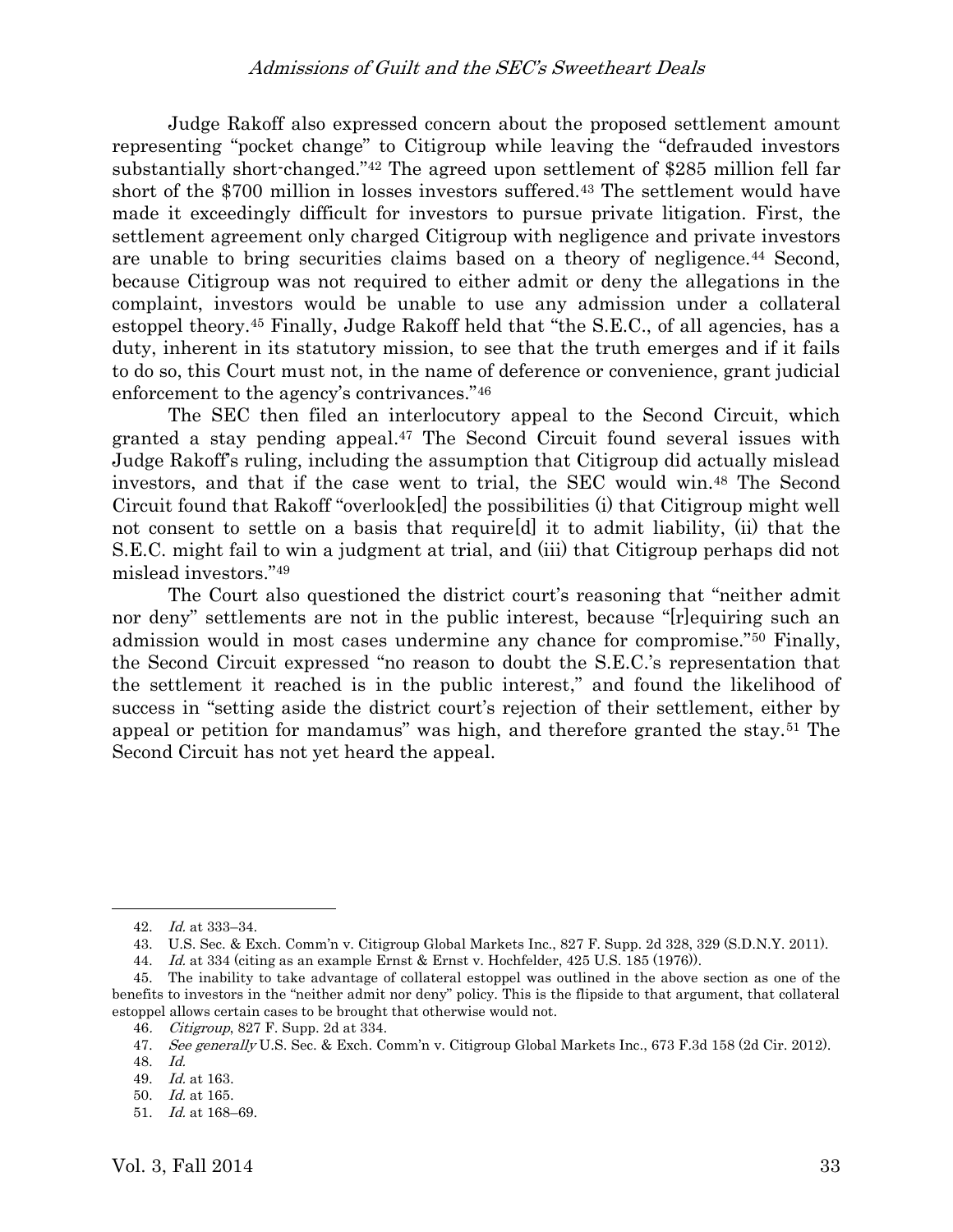#### 2. Citigroup's Impact on Other Securities Cases

The Second Circuit may have criticized the *Citigroup* opinion, but several other judges have followed Judge Rakoff's reasoning. For example, in U.S. Securities and Exchange Commission v. Koss Corporation, the SEC brought an action against Koss Corporation and its CEO, Michael Koss, for creating "materially inaccurate financial statements, books and records, and [lack of] adequate financial controls."<sup>52</sup> The Wisconsin district court judge found that the facts were insufficient to make a determination regarding whether the settlement agreement was "fair, reasonable, adequate and in the public interest."<sup>53</sup> The judge requested that the SEC provide enough information to make an informed decision, and eventually approved the settlement after the SEC submitted a brief with nine exhibits showing why the settlement terms met those requirements. 54

Judge Rakoff used a similar approach in U.S. Securities and Exchange Commission v. Vitesse Semiconductor Corporation.<sup>55</sup> Rakoff required the parties to provide written submissions and attend a hearing where the parties provided oral answers to his questions, so that he had sufficient information upon which to render a decision.<sup>56</sup> Rakoff heavily criticized the SEC in Vitesse for its "confiden[ce] that the courts in this judicial district were no more than rubber stamps."<sup>57</sup> He discussed the history of the "neither admit nor deny" policy, and called it "a stew of confusion and hypocrisy unworthy of such a proud agency as the S.E.C."<sup>58</sup> In Vitesse, the defendant had already admitted guilt in a parallel criminal case.<sup>59</sup> Judge Rakoff found that although questions were left unanswered after the written submissions and hearing, he had enough information under the particular circumstances to make an informed decision and approve the settlement agreement.<sup>60</sup>

#### 3. Citigroup's Impact on Other Federal Agencies' Settlements

As noted above, the SEC is not the only federal agency criticized for its "neither admit nor deny" policy. Several other federal agencies permit "neither admit nor deny" settlements, including the FTC, the EPA, the Federal Reserve, the Office of the Comptroller of the Currency ("OCC"), and the Department of Justice ("DOJ"). When FTC Commissioner Maureen Ohlhausen was asked in an interview whether she thought the "neither admit not deny" policy was good for settlements in light of recent judicial criticisms, she stated:

<sup>52.</sup> Letter from the Court to Plaintiff's Counsel, U.S. Sec. & Exch. Comm'n v. Koss Corp., No. 11 Civ. 991 (E.D. Wis. Dec. 20, 2011), available at http://www.wlrk.com/docs/Kossletter.pdf.

<sup>53.</sup> Id.

<sup>54.</sup> U.S. Sec. & Exch. Comm'n v. Koss, No. 11 Civ. 991 (E. D. Wis. Feb. 22, 2012).

<sup>55.</sup> See generally U.S. Sec. & Exch. Comm'n v. Vitesse Semiconductor Corp., 771 F. Supp. 2d 304 (S.D.N.Y. 2011).

<sup>56.</sup> Id. at 306.

<sup>57.</sup> Id.

<sup>58.</sup> Id. at 308.

<sup>59</sup>. Id. at 309.

<sup>60</sup>. U.S. Sec. & Exch. Comm'n v. Vitesse Semiconductor Corp., 771 F. Supp. 2d 304, 306 (S.D.N.Y. 2011).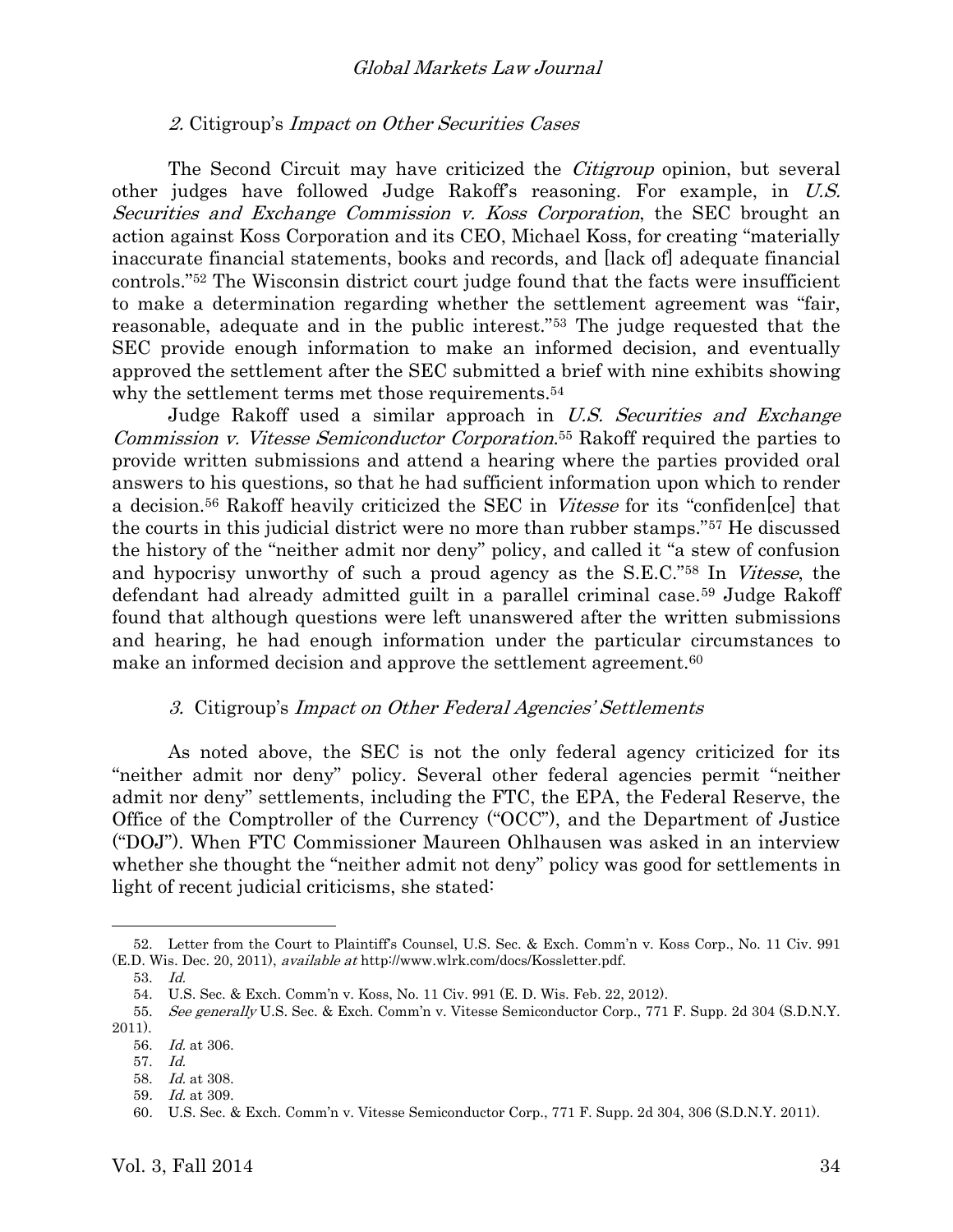## Admissions of Guilt and the SEC's Sweetheart Deals

At the FTC, our role is to stop harm that's occurring in the market and to get the best result for consumers. We are not an agency that has authority to punish parties. . . . Our proper focus is on stopping bad practices and obtaining redress for consumers, which is best achieved by preserving some bargaining leverage for staff on the wording in settlements.<sup>61</sup>

In 2012, the FTC brought a case against the company Circa Direct, alleging it "engaged in deceptive acts or practices in the marketing of acai berry-based weight loss products.<sup>"62</sup> The court, citing *Citigroup*, questioned "the propriety of courts" approving settlements of regulatory actions." <sup>63</sup> The judge was particularly concerned with the ability of defendants to settle without "admitting to any of the allegations lodged against [them]."<sup>64</sup> Rather than simply rejecting the settlement agreement outright, however, the judge ordered the parties to address several issues, among which were: (1) whether the fair, adequate, reasonable, and in the public interest standard (the standard typically used in settlement cases) should apply in the case; (2) if not, what standard the court should use; and (3) if the Citigroup standard applies, whether the settlement agreement met those requirements. 65

# 4. Requiring Admissions Where Defendants Are Found Guilty in Parallel Criminal Cases

Critics of the "neither admit nor deny" policy especially found fault with cases applying the policy "even when a company acknowledged the same conduct to another government agency, often the Justice Department."<sup>66</sup> For example, in December 2011, Wachovia Bank was charged with gaining "millions of dollars in profits by rigging bids in the municipal securities market" <sup>67</sup> and the Justice Department settlement dated December 8, 2011, required Wachovia to "admit[], acknowledge[,] and accept[] responsibility for the conduct of its former employees . . . [who] entered into unlawful agreements to manipulate the bidding process and . . . engaged in other activities in connection with those agreements."<sup>68</sup> The settlement also required Wachovia to not "make any public statement or take any position in litigation contradicting that admission."<sup>69</sup> However, the SEC published a litigation

<sup>61.</sup> Interview by Randy Shaheen and Kristin McPartland with Maureen Ohlhausen, Commissioner, FTC (Oct. Sept. 25, 2012), *available at* http://www.ftc.gov/sites/default/files/documents/public\_statements/interviewftc-commissioner-maureen-ohlhausen/1210antitrustsource.pdf.

<sup>62.</sup> Fed. Trade Comm'n v. Circa Direct LLC, No. 11 Civ. 2172, 2012 WL 589560 (D.N.J. Feb. 22, 2012).

<sup>63</sup>. Id. at \*1.

<sup>64</sup>. Id.

<sup>65</sup>. Id. at \*2.

<sup>66.</sup> Wyatt, supra not[e 26.](#page-3-2)

<sup>67.</sup> Edward Wyatt, Settlement with Wachovia Points up a Controversy, N.Y. TIMES (Dec. 8, 2011), http://www.nytimes.com/2011/12/09/business/contrasting-settlements-in-wachovia-case.html; see also Complaint at 2, U.S. Sec. & Exch. Comm'n v. Wachovia Bank, N.A., No. 2:11 Civ. 7135 (D.N.J. Dec. 8, 2011).

<sup>68.</sup> Letter from Sharis A. Posen, Acting Assistant Att'y Gen., DOJ, to Karen Patton Seymour, Sullivan & Cromwell LLP (Dec. 8, 2011), available at http://www.justice.gov/atr/public/press\_releases/2011/278076a.pdf (letter regarding Wachovia Bank, N.A. Non-Prosecution Agreement).

<sup>69.</sup> Id.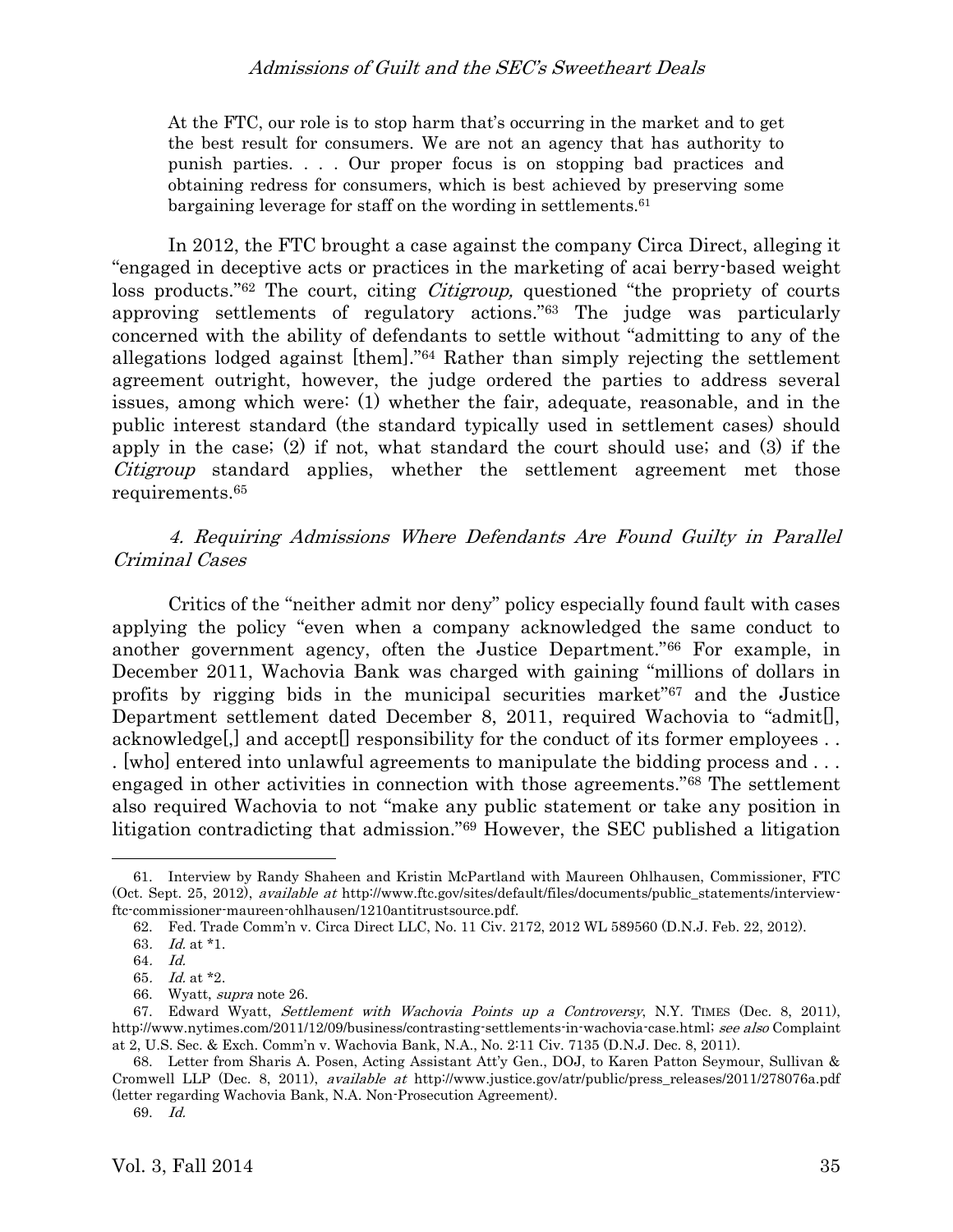release on the same date announcing the charges and the agreed upon fines, and stating that Wachovia consented to the entry of final judgment "[w]ithout admitting or denying the allegations in the SEC's complaint."<sup>70</sup>

<span id="page-9-0"></span>In January 2012, the SEC changed its policy with respect to "neither admit nor deny" in cases where defendants have already pleaded guilty in parallel criminal proceedings.<sup>71</sup> In these cases, the SEC deletes the "neither admit nor deny" provision from settlement agreements and instead outlines the facts and nature of the criminal conviction.<sup>72</sup> Robert Khuzami, the SEC's head of enforcement in 2012, made sure to emphasize that this revision applied only to "the minority of our cases where there is a parallel criminal conviction," and that it was "separate from and unrelated to the recent ruling in the *Citigroup* case, which does not involve a criminal conviction or admissions of criminal law violations."<sup>73</sup>

The effect of this policy change was limited due to the fact that defendants were not required to make any additional admissions of guilt beyond what had already been admitted to in the criminal cases. It was also "limited to situations where the defendant has (i) pled guilty, (ii) been convicted, or (iii) made substantive admissions in an NPA or DPA."<sup>74</sup>

#### <span id="page-9-1"></span>5. Congress's Interest in "Neither Admit nor Deny" Settlements

Following Judge Rakoff's decision in Citigroup, Congress became interested in the SEC's "neither admit nor deny" policy. In December 2011, the "House Financial Services Committee announced that it would hold a hearing to examine the SEC's settlement policy."<sup>75</sup> This hearing was held on May 17, 2012, and included representatives from the Federal Reserve, the SEC, and the Federal Deposit Insurance Corporation ("FDIC").<sup>76</sup>

The Federal Reserve representative testified that "[t]he vast majority of the Federal Reserve's formal enforcement actions are resolved upon consent . . . [without requiring] formal admissions of misconduct."<sup>77</sup> The representative also argued that admissions requirements "would substantially impede and delay

<sup>70.</sup> SEC Charges Wachovia with Fraudulent Bidding Rigging in Municipal Bond Proceeds, SEC Litigation Release No. 22,183 (Dec. 8, 2011), http://www.sec.gov/litigation/litreleases/2011/lr22183.htm.

<sup>71.</sup> Robert Khuzami, Public Statement by SEC Staff: Recent Policy Change, U.S. SEC. & EXCH. COMM'N (Jan. 7, 2012), http://www.sec.gov/News/PublicStmt/Detail/PublicStmt/1365171489600#.UpZUfZG-9jQ; see also Reid, supra note [31.](#page-4-0)

<sup>72.</sup> Khuzami, supra note [71.](#page-9-0)

<sup>73.</sup> Id.

<sup>74.</sup> Michael C. Macchiarola, "Hallowed by History, but Not by Reason": Judge Rakoff's Critique of the Securities and Exchange Commission's Consent Judgment Practice, 16 CUNY L. REV. 51, 94 (2012).

<sup>75.</sup> Eric Rieder, Paul Huey-Burns, & Nikki A. Ott, Shifting Tides for SEC Settlements: A Sea Change in the Making?, A.B.A. BUS. L. TODAY (Mar. 23, 2012), http://www.americanbar.org/publications/blt/2012/03/01 \_rieder.html.

<sup>76.</sup> See generally Examining the Settlement Practice of U.S. Financial Regulators, Hearing before the H.R. Comm. on Financial Services, 112th Cong. (2012), Serial no. 112-128, available at http://financialservices.house.gov/uploadedfiles/112-128.pdf.

<sup>77.</sup> Id. at 6.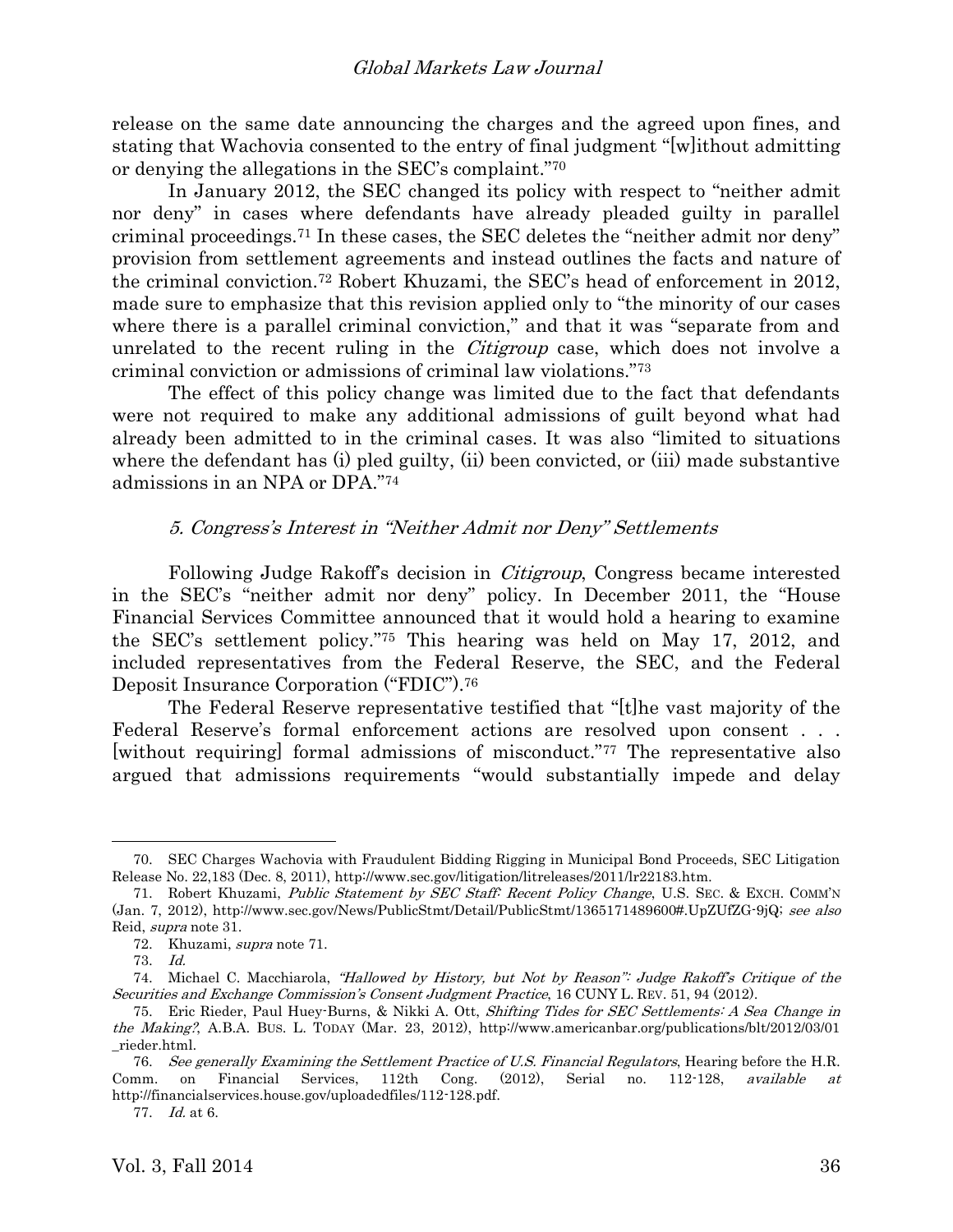implementation of necessary corrective action and potentially harm the financial institution and the financial system."<sup>78</sup>

Likewise, the FDIC representative said that most of their "cases are resolved through stipulated settlements which achieve our statutory responsibilities and protect the public interest without admissions of liability."<sup>79</sup> He argued that "requiring a respondent to specifically admit the alleged conduct in a settlement may have the unintended consequence of delaying prompt relief and corrective action."<sup>80</sup>

<span id="page-10-0"></span>Following this hearing, at a Senate Banking Committee hearing in February 2013, Massachusetts' Senator Elizabeth Warren made headlines for "challenging a number of federal regulators for what she called their failure [to] take to trial more cases against financial institutions."<sup>81</sup> She asked the OCC specifically if it had ever "conducted any internal research or analysis on trade-offs to the public between settling an enforcement action without admission of guilt and going forward with the litigation as necessary to obtain such an admission."<sup>82</sup> The OCC responded that it had not.

Following this hearing, in May 2013, Senator Warren sent a letter to Ben Bernanke, the Chairman of the Federal Reserve, Eric Holder, the Attorney General, and Mary Jo White, the Chairman of the SEC, stating:

There is no question that settlements, fines, consent orders, and cease and desist orders are important enforcement tools, and that trials are expensive, demand numerous resources, and are often less preferable than settlements. But I believe strongly that if a regulator reveals itself to be unwilling to take large financial institutions all the way to trial—either because it is too timid or because it lacks resources—the regulator has a lot less leverage in settlement negotiations and will be forced to settle on terms that are much more favorable to the wrongdoer. The consequence can be insufficient compensation to those who are harmed by illegal activity and inadequate deterrence of future violations. If large financial institutions can break the law and accumulate millions in profits and, if they get caught, settle by paying out of those profits, they do not have much incentive to follow the  $law.<sup>83</sup>$ 

 $\overline{a}$ 

82. Morran, supra not[e 81.](#page-10-0)

83. Letter from Elizabeth Warren, U.S. Sen., to Ben Bernanke, Chairman, Federal Reserve System, Eric Holder, Att'y Gen., DOJ, and Mary Jo White, Chairman, SEC (May 14, 2013), available at http://www.warren.senate.gov/documents/LtrtoRegulatorsre2-14-13hrg.pdf.

<sup>78.</sup> Id.

<sup>79.</sup> Id. at 10.

<sup>80.</sup> Id.

<sup>81.</sup> O'Connor, Goldschmidt, & McCaughey, supra note [24;](#page-3-0) see also Chris Morran, Sen. Warren: Why Can Banks Commit Crimes but Get Away Without Admitting Guilt?, CONSUMERIST (May 15, 2013), http://consumerist.com/2013/05/15/sen-warren-why-can-banks-commit-crimes-but-get-away-without-admittingguilt/.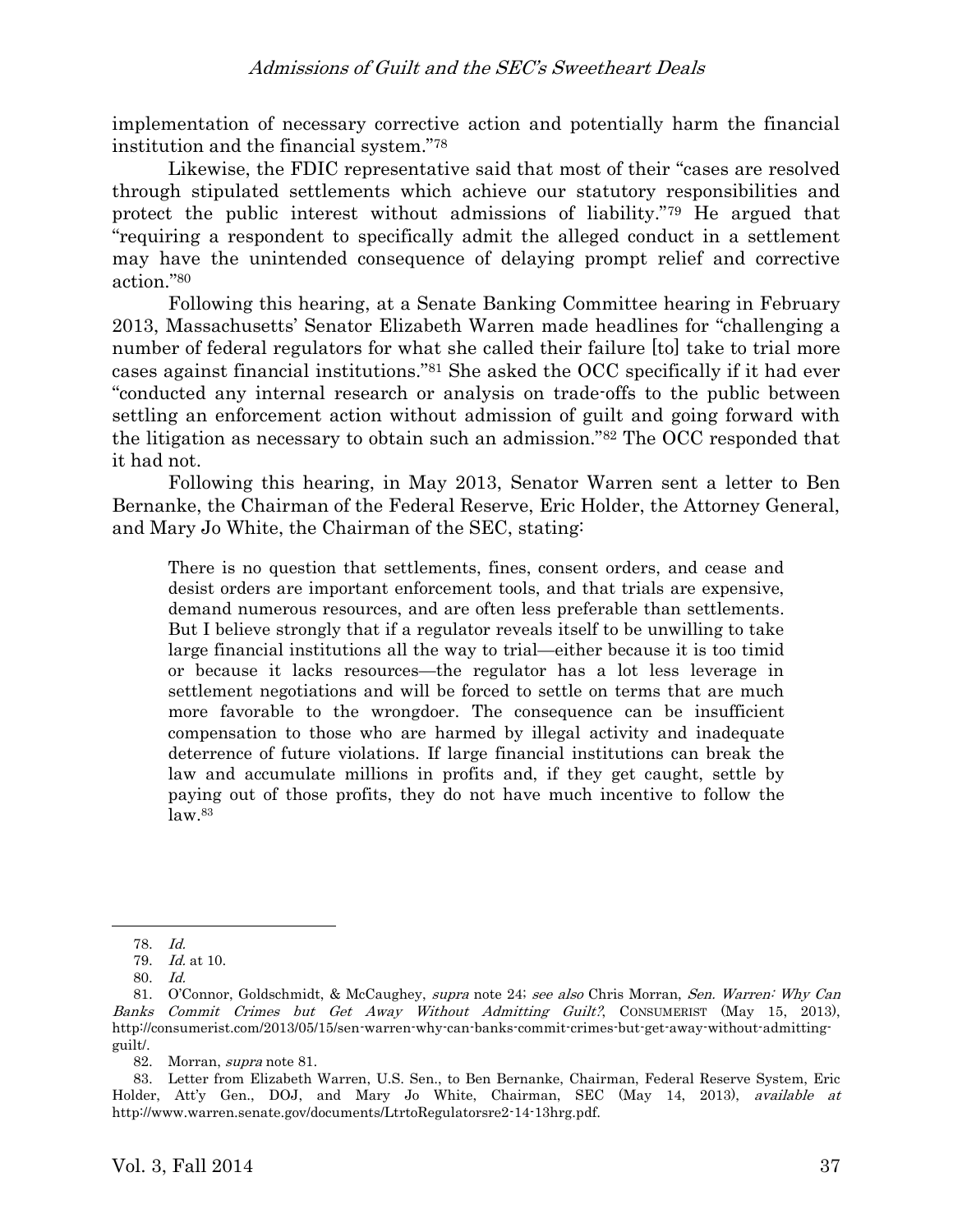Chairman White responded to Senator Warren's letter on June 10, 2013.<sup>84</sup> She thanked Senator Warren for her letter and spoke of her "strong desire for accountability for those individuals and institutions that commit violations of the securities laws."<sup>85</sup> Although White spoke of her belief that the "current settlement policy achieves a very public measure of accountability while at the same time allowing us to more quickly return funds to harmed investors and get wrongdoers out of the industry while conserving resources to pursue the next fraud,"<sup>86</sup> she did say that she was "actively reviewing" the "neither admit nor deny" policy to "determine what, if any, changes may be warranted and whether the SEC is making full appropriate use of its leverage in the settlement process."<sup>87</sup>

#### III. SEC's Policy Change Announcement

On June 18, 2013 (only two weeks after Chairman White sent the letter to Senator Warren), the SEC announced its decision "to in certain cases be seeking admissions going forward."<sup>88</sup> The reasoning, as Chairman White explained it, was that "[p]ublic accountability in particular kinds of cases can be quite important, and if you don't get [the admissions in settlement], you litigate them."<sup>89</sup> White emphasized that while the "neither admit nor deny" settlements would continue for the majority of cases brought by the SEC, the Commission would look at certain factors and their degree of wrongfulness to determine whether to require an admission of wrongdoing. <sup>90</sup> White said it "turns on how much harm has been done to investors, [and] how egregious the fraud is."<sup>91</sup> The SEC is currently developing the factors that will be used and the certain cases susceptible to an admissions requirement.

Andrew Ceresney, the Enforcement Division Co-Director, has also emphasized the continuing importance of the "neither admit nor deny" policy going forward.<sup>92</sup> He argues that the policy is "an important way for the SEC to obtain secure relief for investors, to conserve and effectively manage its enforcement resources, and to manage its litigation risk by settling cases that it might not win at trial."<sup>93</sup>

Harbinger was the first case to implement this new policy. The SEC found that both defendant Falcone and his company, Harbinger, had committed "multiple acts of misconduct that harmed investors and interfered with the normal

<sup>84.</sup> Letter from Mary Jo White, Chairman, SEC, to Elizabeth Warren, U.S. Sen., (June 10, 2013), *available* at http://thinkprogress.org/wp-content/uploads/2013/06/WARREN-Settling-Enforcement-Action-ES144264Resp onse.pdf (replying to Warren's letter dated May 14, 2013).

<sup>85.</sup> Id.

<sup>86.</sup> Id.

<sup>87.</sup> Id.

<sup>88.</sup> Where the SEC Action Will Be: CFO Network Journal Report, WALL ST. J., June 24, 2013, at R4, http://cfonetwork.wsj.com/wp-content/uploads/2013/06/CFO\_Network\_Journal\_Report\_2013.pdf.

<sup>89.</sup> Id.

<sup>90.</sup> Id.

<sup>91.</sup> Id.

<sup>92.</sup> O'Connor, Goldschmidt, & McCaughey, supra note [24.](#page-3-0)

<sup>93.</sup> Id.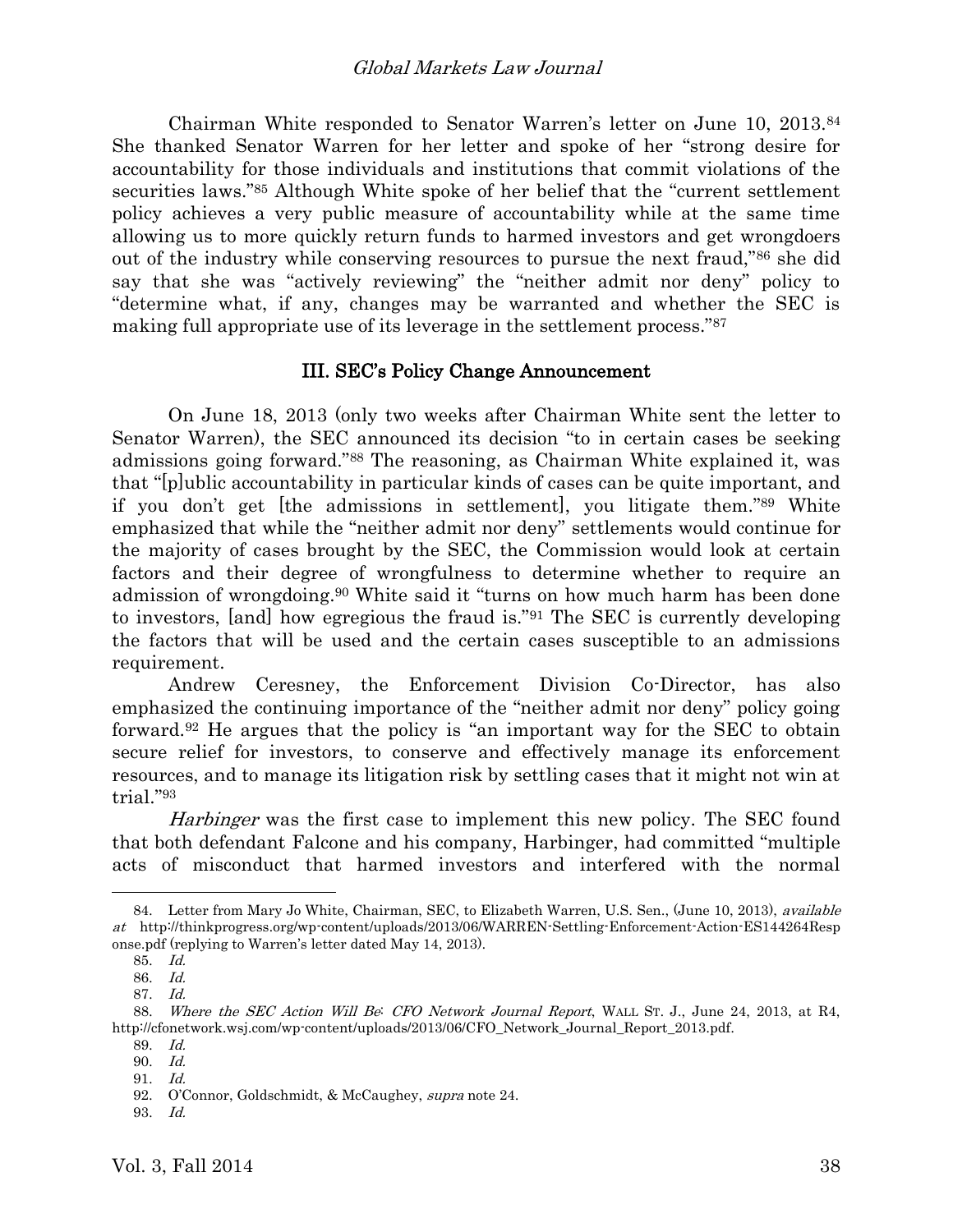## Admissions of Guilt and the SEC's Sweetheart Deals

functioning of the securities markets."<sup>94</sup> Originally, Falcone reached a settlement in May with the SEC staff that required him to pay \$18 million in fines and barred him from the securities industry for two years. <sup>95</sup> This proposal was rejected by the Commissioners as being too lenient. Instead, the Commissioners barred Falcone from the securities industry for a minimum of five years, and required the defendants to pay \$18 million in fines and admit to the wrongdoings alleged in the complaint.<sup>96</sup> Mr. Ceresney emphasized that "Falcone must now pay a heavy price for his misconduct."<sup>97</sup>

#### A. The Shifting Focus to Individuals Rather Than Companies

<span id="page-12-0"></span>A recent practice of the SEC, apparent in the *Harbinger* case, is to file a complaint against the individual owner of the company in addition to the company itself. At the same time Chairman White announced the SEC's intention to require admissions in certain cases, she also announced a "subtle shift" in focus from company wrongdoings to the individual's wrongdoings.<sup>98</sup> Rather than "starting with the entity as a whole and working in," the enforcement staff will now start with the misconduct of the individuals, and work its way out to the entity.<sup>99</sup> This emphasis will help to make individuals more accountable, which is also the goal of obtaining admissions of wrongdoing. The SEC is not the only federal agency shifting the focus to individuals. The Consumer Financial Protection Bureau (created after the financial crisis) is also making an effort to go "after individuals, not just companies, when it punishes wrongdoers, reflecting a broader effort among enforcement officials to ensure penalties have real bite."<sup>100</sup>

Chairman White has warned that "[i]ndividuals tempted to commit wrongdoing must understand that they risk it all if they do not play by the rules. . . . When people fear for their own reputations, careers or pocketbooks, they tend to stay in line."<sup>101</sup> This may be why the SEC decided to pursue Fabrice Tourre, the first individual sued by the SEC for mortgage-backed securities fraud.<sup>102</sup> Tourre, who once called himself the "Fabulous Fab," was a twenty-eight year old midlevel

<sup>94.</sup> Press Release, supra note [18.](#page-2-0)

<sup>95.</sup> Emily Flitter & Sarah N. Lynch, SEC Rejects Settlement with Fund Manager Phil Falcone, REUTERS (July 19, 2013, 6:21 PM), http://www.reuters.com/article/2013/07/19/us-sec-falcone-settlement-idUSBRE96I0OF 20130719.

<sup>96.</sup> Press Release, supra note [18.](#page-2-0)

<sup>97</sup>. Id.

<sup>98.</sup> Mary Jo White, Chairman, SEC, "Deploying the Full Enforcement Arsenal" Speech at the Council of Institutional Investors Fall Conference in Chicago, IL (Sept. 26, 2013), http://www.sec.gov/News/Speech /Detail/Speech/1370539841202#.Uswr33m-9jQ.

<sup>99.</sup> Ackerman, supra not[e 25.](#page-3-1)

<sup>100.</sup> Emily Stephenson, U.S. Consumer Watchdog Says Committed to Stiff Penalties, REUTERS (Oct. 23, 2013), http://www.reuters.com/article/2013/10/23/us-washington-summit-cordray-idUSBRE99M1K 520131023.

<sup>101.</sup> Ackerman, supra not[e 25.](#page-3-1)

<sup>102.</sup> Louise Story & Gretchen Morgenson, S.E.C. Case Stands Out because It Stands Alone, N.Y. TIMES (May 31, 2011), http://www.nytimes.com/2011/06/01/business/01prosecute.html?pagewanted =all&\_r=0.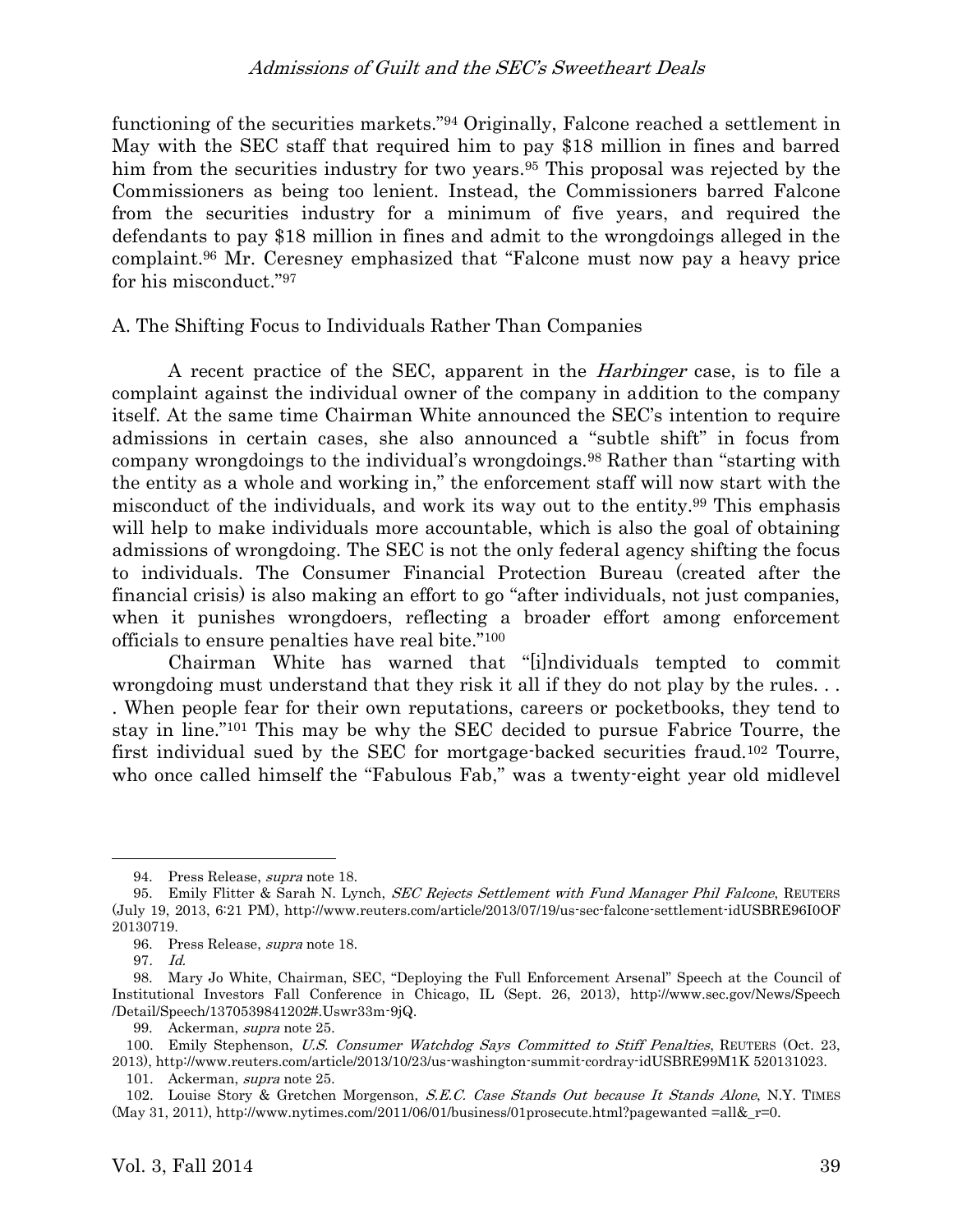<span id="page-13-0"></span>employee at Goldman Sachs in 2007. <sup>103</sup> He was "principally responsible for" a synthetic collateralized debt obligation ("CDO") known as ABACUS 2007-ACI.<sup>104</sup> He created the marketing materials for the CDO and communicated with investors, but he failed to disclose the fact that "a large hedge fund, Paulson & Co. Inc. ("Paulson"), with economic interests directly adverse to investors in the ABCUS 2007-ACI CDO, played a significant role in the portfolio selection process."<sup>105</sup> Less than a year later, "99% of the portfolio had been downgraded. As a result, investors in the ABACUS 2007-ACI CDO lost over \$1 billion. Paulson's opposite CD positions yielded a profit of approximately \$1 billion for Paulson."<sup>106</sup>

The SEC sued both Goldman Sachs and Tourre for this fraud. Goldman Sachs settled the charges with the SEC and paid \$550 million—"the largest penalty ever assessed against a financial services firm in the history of the SEC."<sup>107</sup> Tourre's liabilities were not covered under this settlement. While the SEC has not directly stated why it decided to pursue Tourre individually, Tourre's conduct may be indicative. Federal Judge Katherine Forrest, overseeing Tourre's case, put it best when she said that "[t]he SEC essentially argues that Tourre handed Little Red Riding Hood an invitation to grandmother's house while concealing the fact that it was written by the Big Bad Wolf."<sup>108</sup> Tourre knew that Paulson took an adverse position to the CDO, but did nothing to warn investors. In addition, Tourre knew that it was highly likely that the CDO would fail, as is evidenced by an email he wrote proclaiming that the "whole building is about to collapse anytime now," and the "[o]nly potential survivor, the fabulous Fab . . . [would be] standing in the middle of all these complex, highly leveraged, exotic trades he created without necessarily understanding all of the implications of those monstrosities!!!"<sup>109</sup>

## <span id="page-13-1"></span>IV. Is Requiring Admissions in Certain Cases Worth It?

#### A. Economic Costs of Requiring Admissions of Wrongdoings in Civil Settlements

A main concern related to requiring an admission of wrongdoing is that companies and individuals will not want to settle out of the fear of "follow-on securities litigation," or collateral estoppel.<sup>110</sup> This impacts the amount of time and

<sup>103.</sup> Nate Raymond, *SEC Takes Goldman's 'Fabulous Fab' to Trial in Civil Fraud Case*, REUTERS (July 14, 2013, 11:07 AM), http://www.reuters.com/article/2013/07/14/us-goldmansachs-sec-tourre-idUSBRE96B00020 130714.

<sup>104.</sup> Complaint at 2, U.S. Sec. & Exch. Comm'n v. Goldman, Sachs & Co., No. 10 Civ. 3229, (S.D.N.Y. 2011), available at http://www.sec.gov/litigation/complaints/2010/comp21489.pdf.

<sup>105.</sup> Id. at 11.

<sup>106.</sup> Id. at 3.

<sup>107.</sup> Press Release, U.S. Sec. & Exch. Comm'n, Goldman Sachs to Pay Record \$550 Million to Settle SEC Charges Related to Subprime Mortgage CDO (July 15, 2010), http://www.sec.gov/news/press/2010/2010- 123.htm.

<sup>108.</sup> U.S. Sec. & Exch. Comm'n v. Tourre, 10 CIV. 3229 KBF, 2013 WL 2407172 (S.D.N.Y. June 4, 2013).

<sup>109.</sup> Raymond, supra note [103.](#page-13-0)

<sup>110.</sup> Jan Eaglesham & Andrew Ackerman, SEC Seek Admissions of Fault, WALL ST. J., http://online.wsj.com/news/articles/SB10001424127887324021104578553931876196990 (last updated June 18, 2013, 8:51 PM).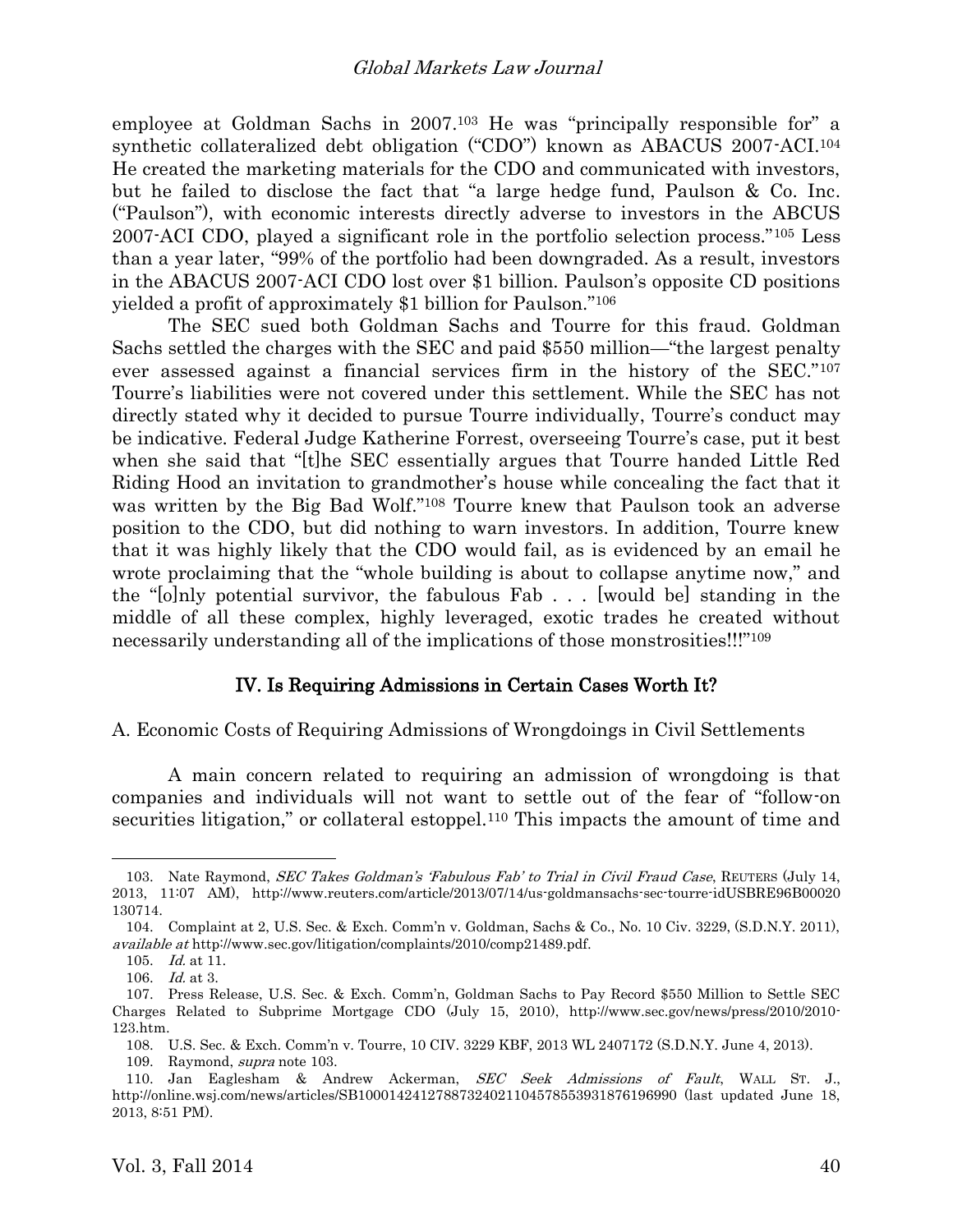## Admissions of Guilt and the SEC's Sweetheart Deals

resources the SEC can spend on each enforcement action it decides to pursue. Stephen Crimmins, a former SEC attorney, "estimated that requiring all settlements to involve admissions of liability could have cut the number of enforcement actions filed by the SEC last year from 734 to around 400, as more companies would have decided to take their cases to trial."<sup>111</sup> However, such a drastic reduction in potential settlements actions would leave several hundred investors without redress.

Admissions could also "have collateral impacts in licensure processes, result in increased insurance premiums and could limit a company's ability to contract with governmental organizations."<sup>112</sup> One critic of requiring admissions proclaimed that:

<span id="page-14-0"></span>Faced with the prospect of admissions that can be used against them in other proceedings and expose them to massive collateral damages, companies and their officers will be incentivized to take more cases to trial. And the SEC, which will see its already limited enforcement resources further diminished by protracted litigation, will have less time to pursue new investigations and shut down ongoing frauds, with any incremental benefit from seeing bad actors admit their wrongdoing offset by a delay in any financial recovery for investors (if such recovery can be had at all).<sup>113</sup>

It is important to recognize that the SEC expends considerable time and effort on a case before making the decision to settle. Before the SEC ever brings an enforcement action, it spends "months or even years building a case by gathering evidence and supporting facts, which are set forth in detail in the civil complaint or administrative order on which a proposed settlement is predicated."<sup>114</sup>

SEC defendants are not only punished through monetary fines, but are also "held accountable through the public dissemination of information about their misconduct; that, where appropriate, private litigants are able to utilize the SEC's detailed allegations to assist their own cases; and that the public sees that wrongdoers suffer penalties, bars, and other sanctions." <sup>115</sup> Thus, private litigants are able to use the public information released in the settlement to help form arguments for their own cases. Additionally, judges may take the settlement information into consideration when deciding these private civil suits.<sup>116</sup>

<sup>111.</sup> Id.

<sup>112.</sup> O'Connor, Goldschmidt, & McCaughey, supra note [24.](#page-3-0)

<sup>113.</sup> Marc Fagel, *The SEC's Troubling New Policy Requiring Admissions*, GIBSON DUNN 1 (June 24, 2013), http://www.gibsondunn.com/publications/Documents/Fagel-SECs-Troubling-New-Policy-Requiring-Admissions. pdf.

<sup>114.</sup> KHUZAMI DEFENDS SEC SETTLEMENT POLICIES ON CAPITOL HILL, U.S. SEC. & EXCH. COMM'N, 2008 WL 10615406, 1 (July 2012).

<sup>115.</sup> Id.

<sup>116.</sup> Len Costa, Stock Phrase When Wall Street Analysts "Neither Admit Nor Deny" Their Bad Behavior, Are They Fessing Up or Just Dodging the Bullet?, LEGAL AFF. (Sept./Oct., 2003), http://www.legalaffairs.org /issues/September-October-2003/termsofart\_costa\_sepoct03.msp.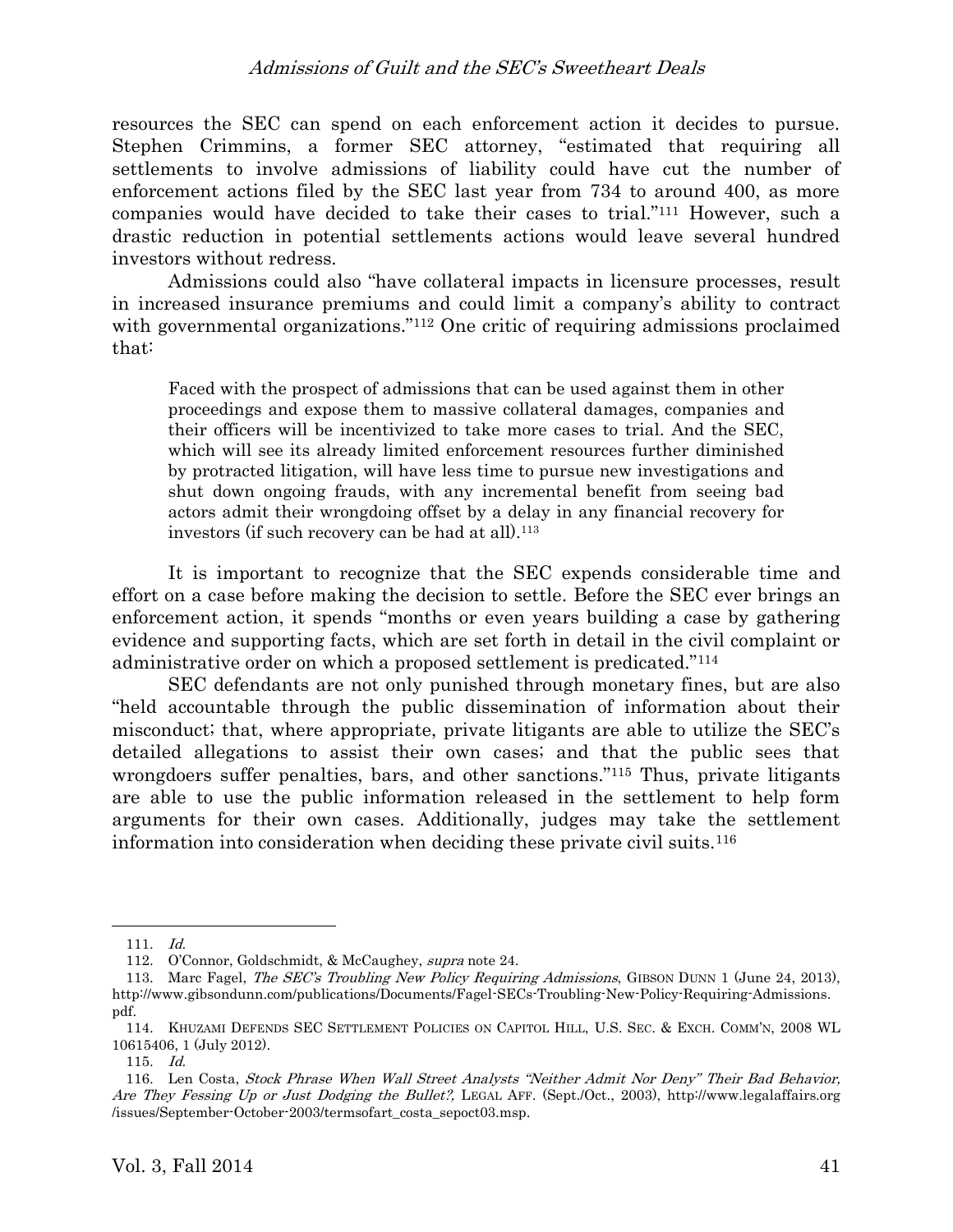Taking these considerations into account, it is possible that requiring admissions in too many cases could cost the SEC and the investing public more than it could help. On the contrary, requiring an admission of wrongdoing helps to ensure that the public has the information it needs to bring a successful case against wrongdoers and to deter defendants and other interested parties from committing these harms in the future. Marc Fagel, a securities law partner at Gibson Dunn, warns that the "SEC has unfortunately moved in a dangerous direction that could have monumental implications for the agency's ability to fulfill its core mission of protecting investors."<sup>117</sup>

#### B. Social Benefits of Admitting to Wrongdoings in Settlement Agreements

One of the great flaws of the "neither admit nor deny" policy is that there is no way to distinguish between truly bad actors who knowingly violated the securities laws, and those who make technical violations with no intent to break the law or harm investors. It is unfair to the technical violators to be placed in the same category as the more culpable offenders. It is also unfair to investors who must make informed investment decisions to not be able to distinguish between bad actors and technical violators.

The "neither admit nor deny" rule is similar to criminal cases which allow for nolo contendere pleas that can result in "public doubt, uncertainty, and lack of respect for the criminal justice system. Far from encouraging honesty, they let guilty defendants cloak their pleas in innocence. In contrast, jury verdicts and unequivocal guilty pleas suppress residual doubts and promote public confidence."<sup>118</sup> In cases brought by the SEC, public confidence is undermined when investors are unable to determine whether a defendant is truly guilty of misconduct, or simply wishes to avoid the cost of litigation.<sup>119</sup>

While it is important to consider the time and resources at the SEC's disposal, it is possible that this focus has undermined the mission of the SEC, which "is to protect investors, maintain fair, orderly, and efficient markets, and facilitate capital formation."<sup>120</sup>

Too often, the goal of the SEC has been to achieve a settlement with a defendant that affirms its authority, but makes no sense. This may be the product of logistical constraints and caseload pressure, and a partial answer may be to allocate more resources to the SEC. But the SEC has to be prepared to litigate (and not reflexively settle). Ultimately, this dilemma may

<sup>117.</sup> Fagel, supra note [113,](#page-14-0) at 4.

<sup>118.</sup> Bibas, supra note [23,](#page-3-3) at 1386-87.

<sup>119.</sup> See Dina El Boghdady & Danielle Douglas, JPMorgan's Admission: A Symbolic Victory For the SEC, of Limited Use in Private Lawsuits, WASH. POST. (Sept. 19, 2013), http://www.washingtonpost.com/business/ economy/jpmorgan-chase-to-pay-920-million-for-london-whale-trading-loss/2013/09/19/0c9d7d52-2130-11e3-b73 c-aab60bf735d0\_story.html (finding that admissions of wrongdoing both "improve[e] the SEC's leverage in future negotiations with alleged wrongdoers and bolster[s] public confidence for an agency long criticized for being too soft on Wall Street").

<sup>120.</sup> About the SEC: What We Do, U.S. SEC. & EXCH. COMM'N, http://www.sec.gov/about/whatwedo.shtml (last updated June 10, 2013).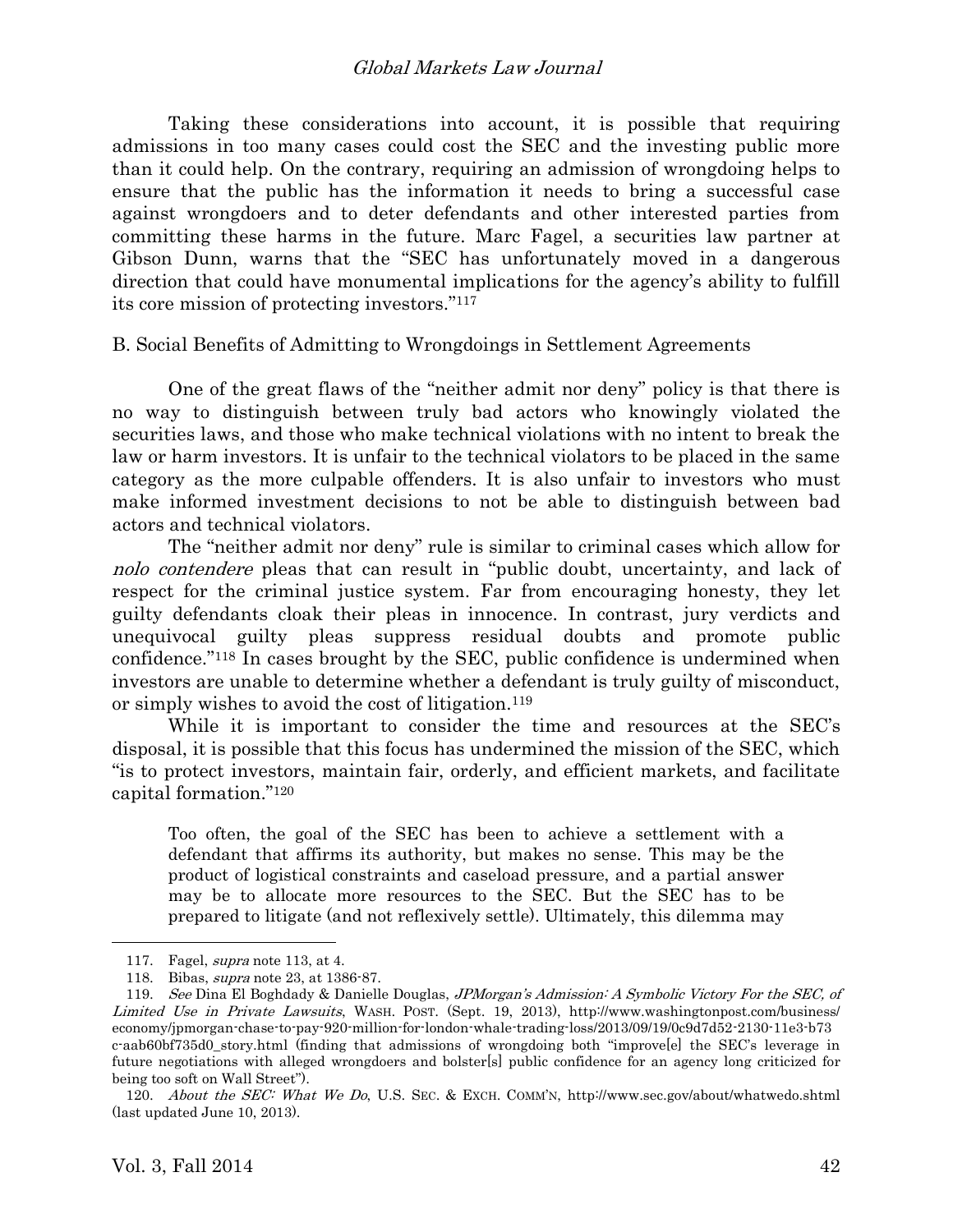require that the SEC bring fewer cases in order to be able to litigate more intensively those that it does bring.<sup>121</sup>

As part of a broader enforcement effort, Chairman White, who is a former federal prosecutor, emphasized the need "to be certain our settlements have teeth, and send a strong message of deterrence."<sup>122</sup> The objective for the SEC is to determine whether action would redress the harm and also whether it would "cause would-be future offenders to think twice."<sup>123</sup> Because the new policy will affect only a relatively small number of cases brought by the SEC, Chairman White does not believe it will cause enforcement delays or inefficiencies.<sup>124</sup> And, even if it does have a noticeable effect, White "welcome[s] the possibility" and is ready for it, stating, "[the SEC lawyers] are ready to go up against the best of the white-collar defense bar."<sup>125</sup>

The potential for deterrence does not just extend to the particular defendants who are required to admit wrongdoings, but to society in general. While it remains to be seen how much this new policy will affect SEC settlements, it will surely "provide added impetus for firms to enhance their proactive training and compliance activities—lest they be placed in the unenviable position of having to admit wrongdoing in order to settle an SEC matter."<sup>126</sup> This is another social benefit of requiring admissions and will hopefully prevent other players in the securities industry from violating the law in the first place. "Time will tell if the commission's interest in obtaining admissions of wrongdoing will advance a fair and effective enforcement program."<sup>127</sup>

## <span id="page-16-0"></span>V. Finding the Sweet Spot in SEC Settlements

There are certainly valid concerns that the SEC Division of Enforcement "has slowly warped into a meek and abiding Division of Settlement."<sup>128</sup> If the SEC requires admissions in all of its cases, it will remove the "'easy way out' for violators of securities law [and] will promote transparency and accountability."<sup>129</sup> While this route may be the best for addressing public interest concerns, it of course comes at a high cost, which requires either a large budgetary increase, or fewer cases investigated with a greater focus on serious violations.<sup>130</sup>

<sup>121.</sup> Macchiarola, supra note [74,](#page-9-1) at 96 (quoting John C. Coffee, Jr., The End of Phony Deterrence? "SEC v. Bank of America", N.Y.L.J., Sept. 17, 2009).

<sup>122.</sup> Andrew Ackerman, SEC Chairman White Outlines Agenda to Toughen Enforcement – Update, WALL ST. J. (Sept. 26, 2013, 12:24 PM), http://online.wsj.com/article/BT-CO-20130926-708628.html.

<sup>123.</sup> Id.

<sup>124.</sup> Eaglesham & Ackerman, supra note [110.](#page-13-1)

<sup>125.</sup> Aruna Viswanatha, SEC Chair says Agency Prepared For Increase in Trials After Policy Change, REUTERS (Nov. 14, 2013), http://www.reuters.com/article/2013/11/15/sec-white-idUSL2N0IZ2E720131115.

<sup>126.</sup> O'Connor, Goldschmidt, & McCaughey, supra note [24.](#page-3-0)

<sup>127.</sup> Powers, Kornfeld, & Wasick, supra not[e 22.](#page-2-1)

<sup>128.</sup> Ross MacDonald, Note, Setting Examples, Not Settling: Toward A New SEC Enforcement Paradigm, 91 TEX. L. REV. 419, 420 (2012).

<sup>129.</sup> Amanda S. Naoufal, Comment, Is Judge Rakoff Asking For Too Much? The New Standard For Consent Judgment Settlements with the SEC, 2 AM. U. BUS. L. REV. 183, 206 (2012).

<sup>130.</sup> MacDonald, supra note [128,](#page-16-0) at 443.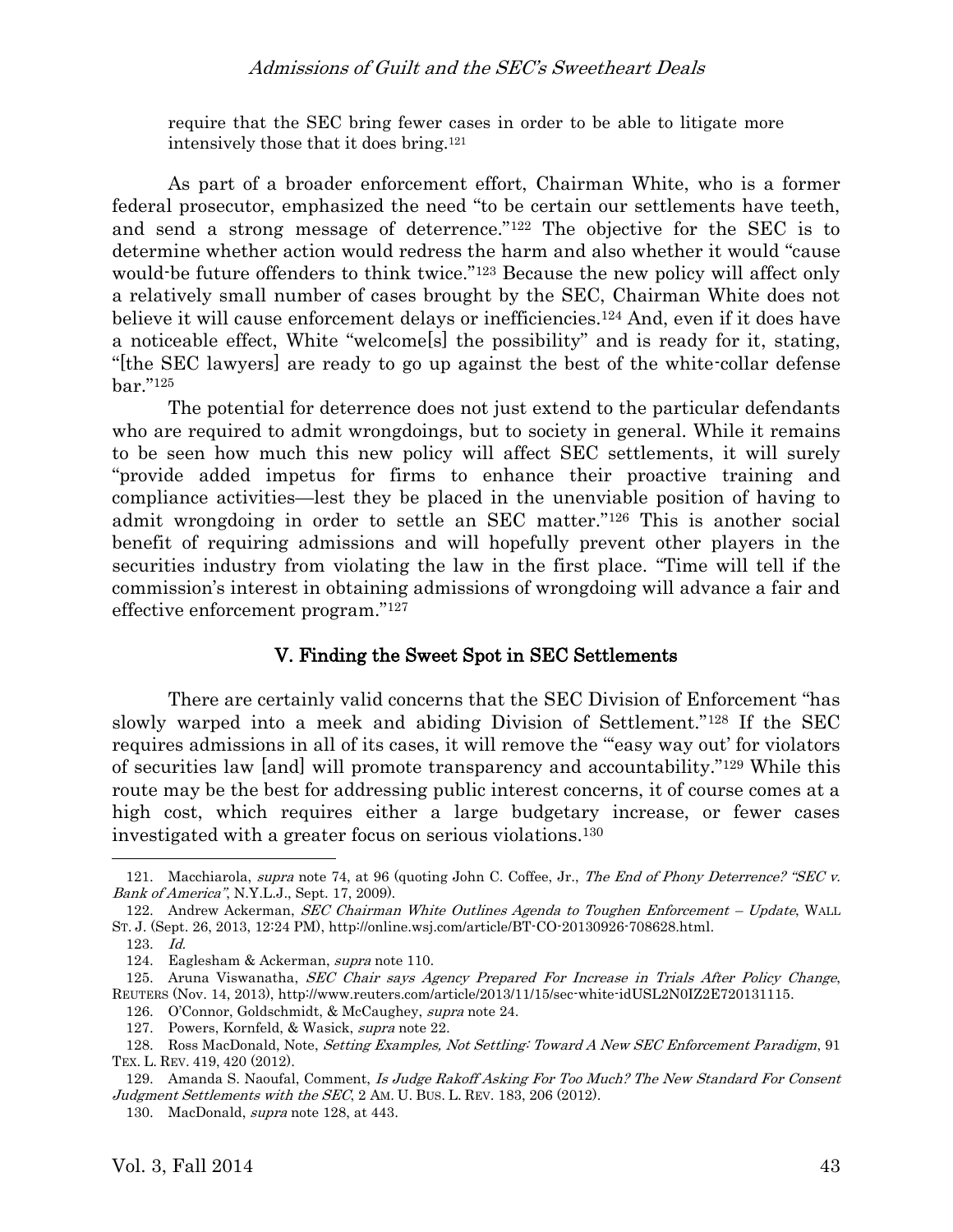The trick in this situation is not to adopt an "all or nothing" solution, but a solution that serves the public's best interest and is appropriate considering the time and resources available to the SEC. Requiring admissions in certain cases is a smart step forward and can strike the appropriate balance between what is good for the public and what is impactful, considering the time and resources available to the government in pursuing securities litigation. However, one should be cautious against "[a]n overly aggressive application of the policy . . . [as it] may carry significant costs, including hindering the prompt resolution of cases; losing trials that could have been settled; and losing the opportunity to investigate more claims of wrongdoing as resources are shifted to support trial work."<sup>131</sup>

Chairman White stated that in requiring admissions of wrongdoing, the SEC will look at the egregiousness of the conduct and the harm to investors.<sup>132</sup> These considerations will limit the number of cases requiring admissions to those which by their severity have inflicted the greatest costs on the public, and because of the culpability involved, will result in the greatest benefits, because it will not simply be negligent actors involved, but those who are truly acting maliciously.

The correct focus should be on the egregiousness of the conduct and the harm to the investors. However, this general focus does not provide concrete guidance regarding which cases should require admissions of wrongdoing. Therefore, this Article will propose several factors that the SEC and other federal agencies should consider when deciding whether to pursue such admissions.

#### A. Intent to Harm

In *BMW of North America, Inc. v. Gore*, the U.S. Supreme Court stated, "trickery and deceit . . . are more reprehensible than negligence," <sup>133</sup> referring to what circumstances allow punitive damages to be appropriate. Admissions of wrongdoing in SEC settlements are similar to punitive damages in criminal cases. Similar to the imposition of punitive damages, the SEC should not require admissions of wrongdoing unless the defendant's conduct is believed to be intentional. Otherwise, admissions would not serve a public benefit and would not serve the goal of increasing deterrence.

For example, securities fraud is considered particularly egregious because it requires scienter—the "intent to deceive, manipulate, or defraud."<sup>134</sup> This specific intent is most often wrought upon individuals. The SEC should look at fraud cases very closely, and this factor should weigh heavily on its decision regarding whether or not to require an admission.

<sup>131.</sup> O'Connor, Goldschmidt, & McCaughey, supra note [24.](#page-3-0)

<sup>132.</sup> White, *supra* note [98.](#page-12-0)

<sup>133</sup>. BMW of N. Am., Inc. v. Gore, 517 U.S. 559, 576 (1996) (internal quotations removed).

<sup>134.</sup> Ernst & Ernst v. Hochfelder, 425 U.S. 185, 193 (1976).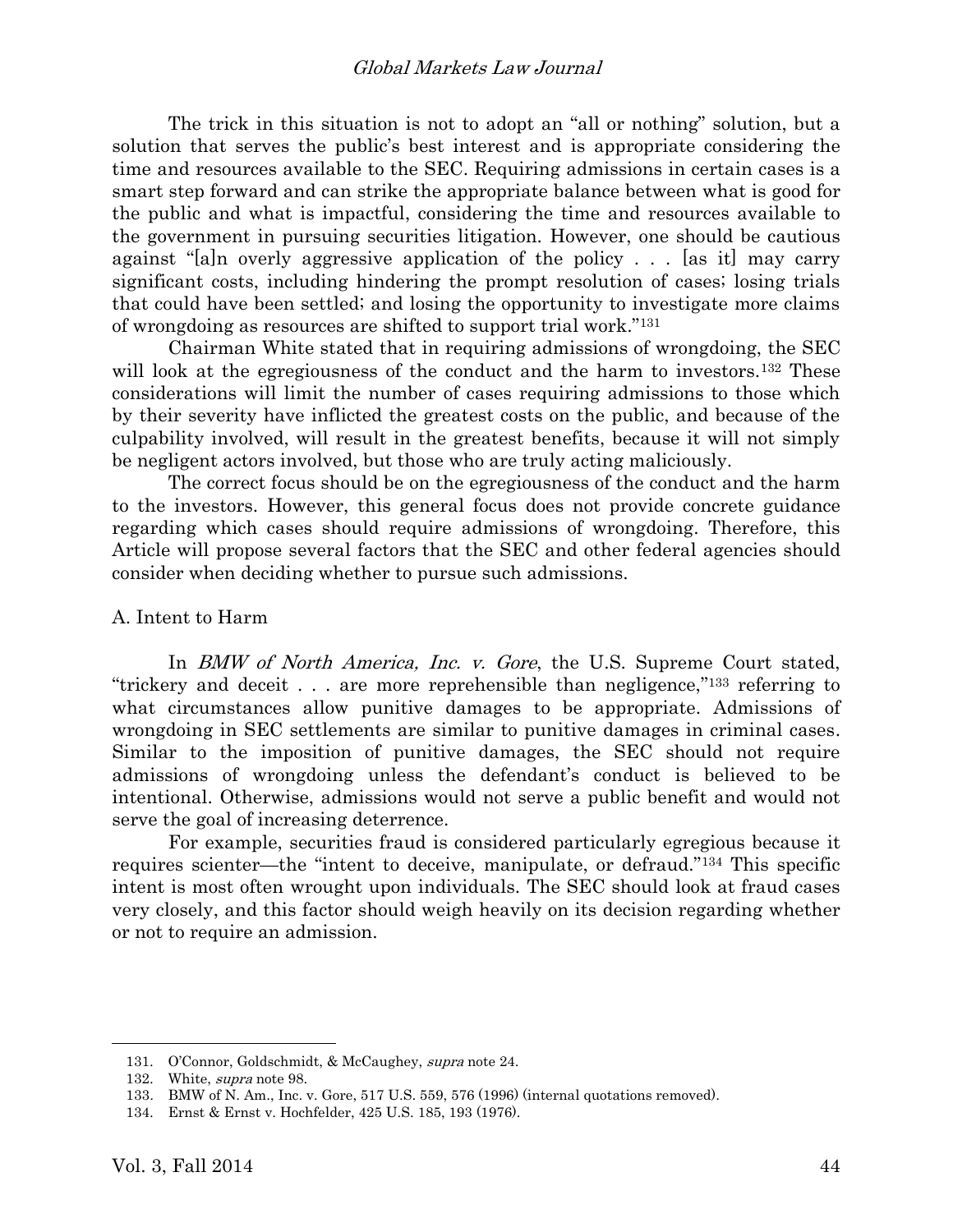# B. Repeat Offenders

If a defendant is a repeat offender of the securities laws, then it is likely that a simple cash payment is not going to deter the culprit from breaking the law in the future. This is a situation in which the SEC really needs to sink in its teeth and make its settlement hurt. This situation will most likely apply to institutions rather than individuals (because individuals are typically enjoined from participating in the securities industry for a set amount of time as a condition of the settlement, and because the SEC still mainly pursues companies). A settlement including an admission will likely impact an institution more than a cash settlement will because shareholders may decide they no longer want to be part of the company, and stock prices will likely fall more than they would have as a result of an ordinary settlement.

## C. Sophistication of Investors

Fabrice Tourre once bragged in an email that he was selling the "Abacus bonds to widows and orphans."<sup>135</sup> This conduct surely falls on the egregious end of Chairman White's guidance. It is much worse for a defendant to target less sophisticated investors who may not understand the basics of the investments they are making (even sophisticated investors have a difficult time trying to figure out synthetic CDOs), than to deal with savvy investors who are willing to take large risks. If the defendant is being sued by the SEC, that means that he may have violated one or more securities laws, and if the investors involved are unsophisticated, then the defendant has not only violated the securities laws but also a moral code that society deems important.

# D. Number of Investors Harmed

There is no bright-line number to determine whether this factor is met because it is dependent upon the other factors, especially the amount of damages the defendant has caused. That being said, this factor will assist in showing the level of harm inflicted on investors. The SEC has said that it may require admissions in "[c]ases where a large number of investors have been harmed."<sup>136</sup> The more investors harmed, the more likely the damages are high, the investors are not sophisticated, and the defendant intended to defraud or otherwise harm the investors.

<sup>135.</sup> Christine Harper, Goldman's Tourre E-Mail Describes 'Frankestein' Derivatives, BLOOMBERG NEWS (Apr. 24, 2010, 5:34 PM), http://www.bloomberg.com/news/2010-04-24/-frankenstein-derivatives-described-in-email-by-goldman-s-fabrice-tourre.html.

<sup>136.</sup> White, supra note [98.](#page-12-0)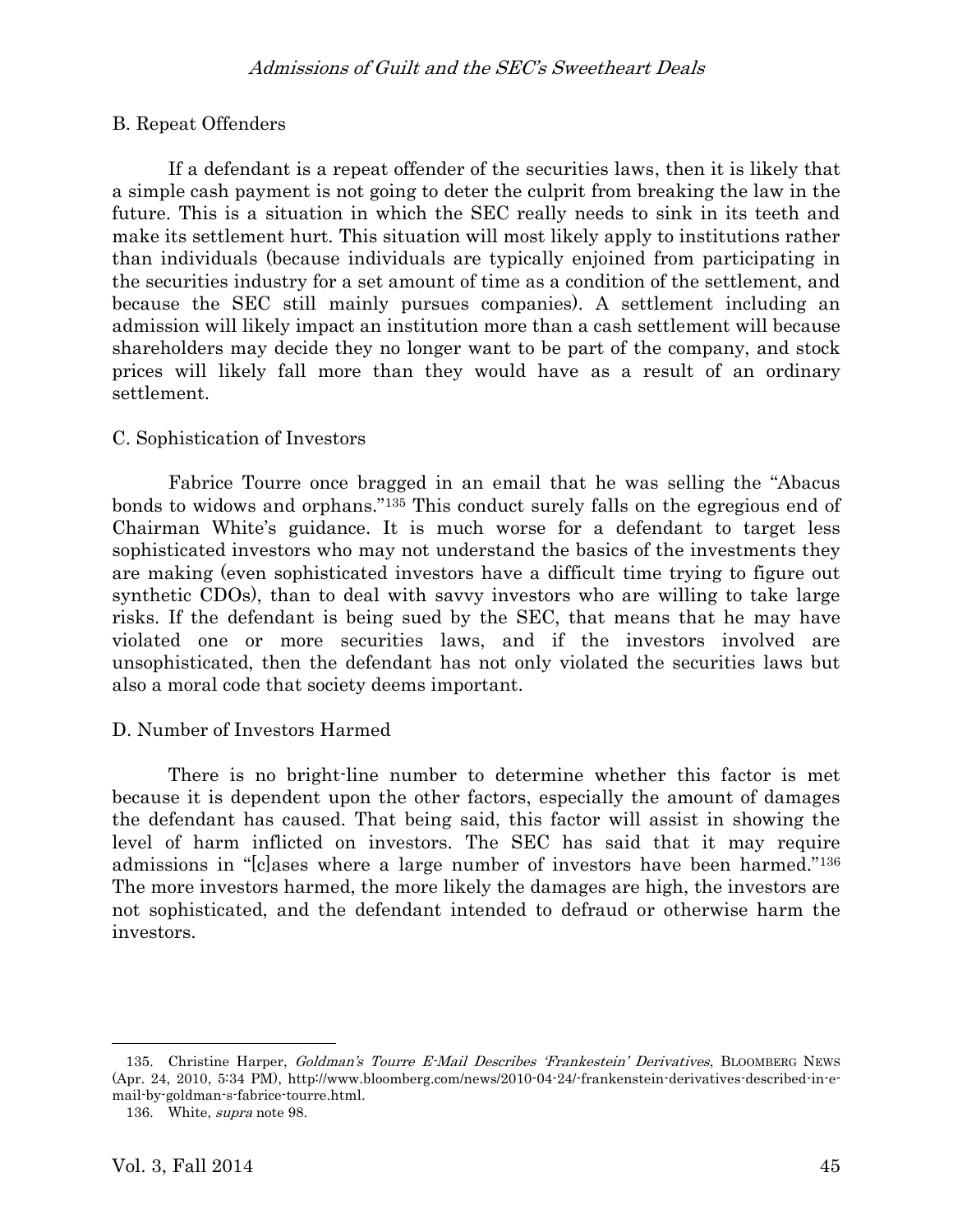E. Amount of Damages and Harm to the Market

As mentioned in the previous factor, there is no bright-line amount of damages that should determine whether the SEC should seek an admission of wrongdoing. Again, this depends to a large degree on whether the defendant intended to harm investors. It is important to punish those who have caused great damage to the market, both in monetary damages and damages to investor confidence. This is especially true in cases in which a large number of investors were harmed in the process.

#### VI. Conclusion

 In June 2013, the SEC announced a departure from its "long-time practice of allowing companies to strike guilt-free deals over serious allegations, such as responsibility for some of the worst blowups of the financial crisis."<sup>137</sup> Instead, the SEC decided to require, in certain cases, an admission of wrongdoing in order to settle. Although the SEC is currently developing guidance to help determine in which cases it will seek such admissions, Chairman White explained that the focus will be on the egregiousness of the misconduct and the harm to investors.<sup>138</sup>

Shortly after Harbinger was settled, the SEC reached a \$200 million settlement with J.P. Morgan Chase ("Chase") in which Chase admitted that it had "violated federal securities laws when it failed to catch traders hiding [\$6.2 billion in] losses in 2012."<sup>139</sup> The SEC decided to require Chase to admit guilt because its "egregious breakdowns in controls and governance put its millions of shareholders at risk and resulted in inaccurate public filings."<sup>140</sup> The OCC and the Federal Reserve also settled with Chase, but they did not require an admission of guilt as part of their settlement agreements. 141

There are advantages and disadvantages of requiring an admission of wrongdoing. The largest disadvantage is the increased time and expense spent in litigation since the SEC has limited resources and cannot pursue every case. The biggest advantage is that requiring admissions "creates an unambiguous record of the conduct and demonstrates unequivocally the defendant's responsibility for his or her acts."<sup>142</sup> This benefit is in the public interest because it allows harmed investors to seek redress and creates a deterrent effect upon individuals and companies seeking to do harm.

The best way to balance these competing interests lies in developing a model to determine which settlements should require an admission of wrongdoing.

<sup>137.</sup> Ackerman, supra not[e 25.](#page-3-1)

<sup>138.</sup> White, *supra* note [98.](#page-12-0)

<sup>139.</sup> Joshua Gallu, JPMorgan Guilty Admission A Win For SEC's Policy Shift, BLOOMBERG (Sept. 19, 2013, 10:01 PM), http://www.bloomberg.com/news/2013-09-19/jpmorgan-s-guilty-admission-marks-victory-in-sec-spolicy-shift.html.

<sup>140.</sup> Id.

<sup>141.</sup> Id.

<sup>142.</sup> White, supra note [98.](#page-12-0)